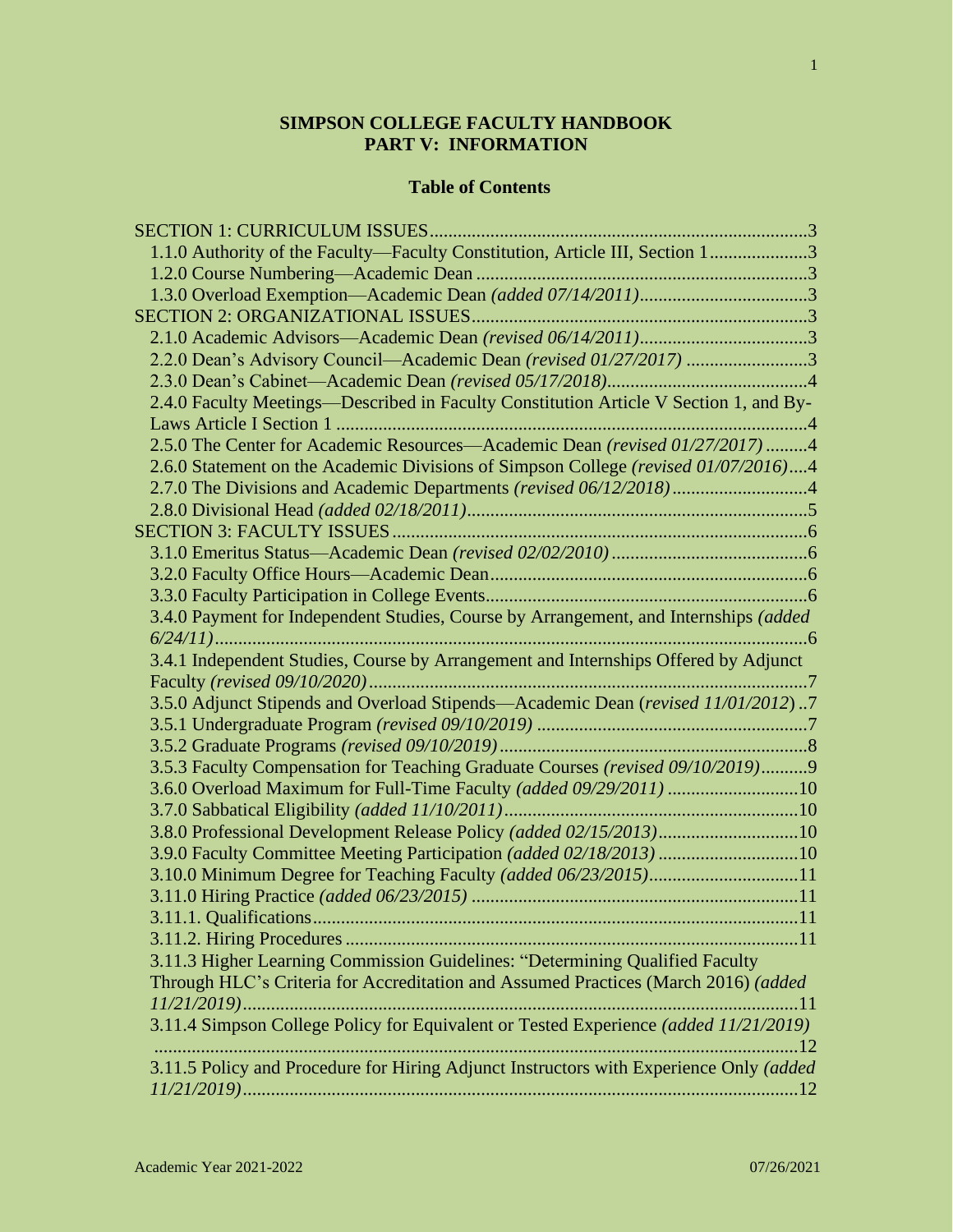| 3.12.0 Procedures for Requesting Full-Time Replacement and Full-Time Non-Faculty    |  |
|-------------------------------------------------------------------------------------|--|
|                                                                                     |  |
|                                                                                     |  |
|                                                                                     |  |
| 3.12.3 Full-Time Term Faculty and Full-Time Tenure-Track Faculty in the Continuing  |  |
|                                                                                     |  |
| 3.12.4 Full-Time Term Faculty and Full-Time Tenure-Track Faculty at the Indianola   |  |
|                                                                                     |  |
| 3.13.0 Guidelines for the Review of Adjunct Faculty (revised 09/10/2020)14          |  |
|                                                                                     |  |
|                                                                                     |  |
|                                                                                     |  |
| 4.1.0 Institutional Review Board—Academic Dean (revised 12/14/2007)17               |  |
|                                                                                     |  |
|                                                                                     |  |
|                                                                                     |  |
|                                                                                     |  |
|                                                                                     |  |
|                                                                                     |  |
| 4.7.0 Opening Convocation and Honors Convocation-Academic Dean19                    |  |
| 4.8.0 Enrollment, Attendance, and Participation—Academic Dean (revised 03/06/2012)  |  |
|                                                                                     |  |
|                                                                                     |  |
|                                                                                     |  |
|                                                                                     |  |
| 4.12.0 Class Attendance and Off-Campus Activities—Academic Dean (the policy is      |  |
|                                                                                     |  |
| SECTION 5: STUDENT EVALUATIONS OF TEACHING (added 05/04/2016) 22                    |  |
|                                                                                     |  |
|                                                                                     |  |
|                                                                                     |  |
|                                                                                     |  |
|                                                                                     |  |
| 6.1.0 Administrative Policies Page—https://simpson.edu/internal/faculty-resources-  |  |
|                                                                                     |  |
| 6.2.0 Simpson College Policy on the Awarding of Honorary Degrees: (added 05/16/2014 |  |
|                                                                                     |  |
|                                                                                     |  |
| SECTION 7: NOTICE OF NONDISCRIMINATION & TITLE IX (added 8/17/2020)26               |  |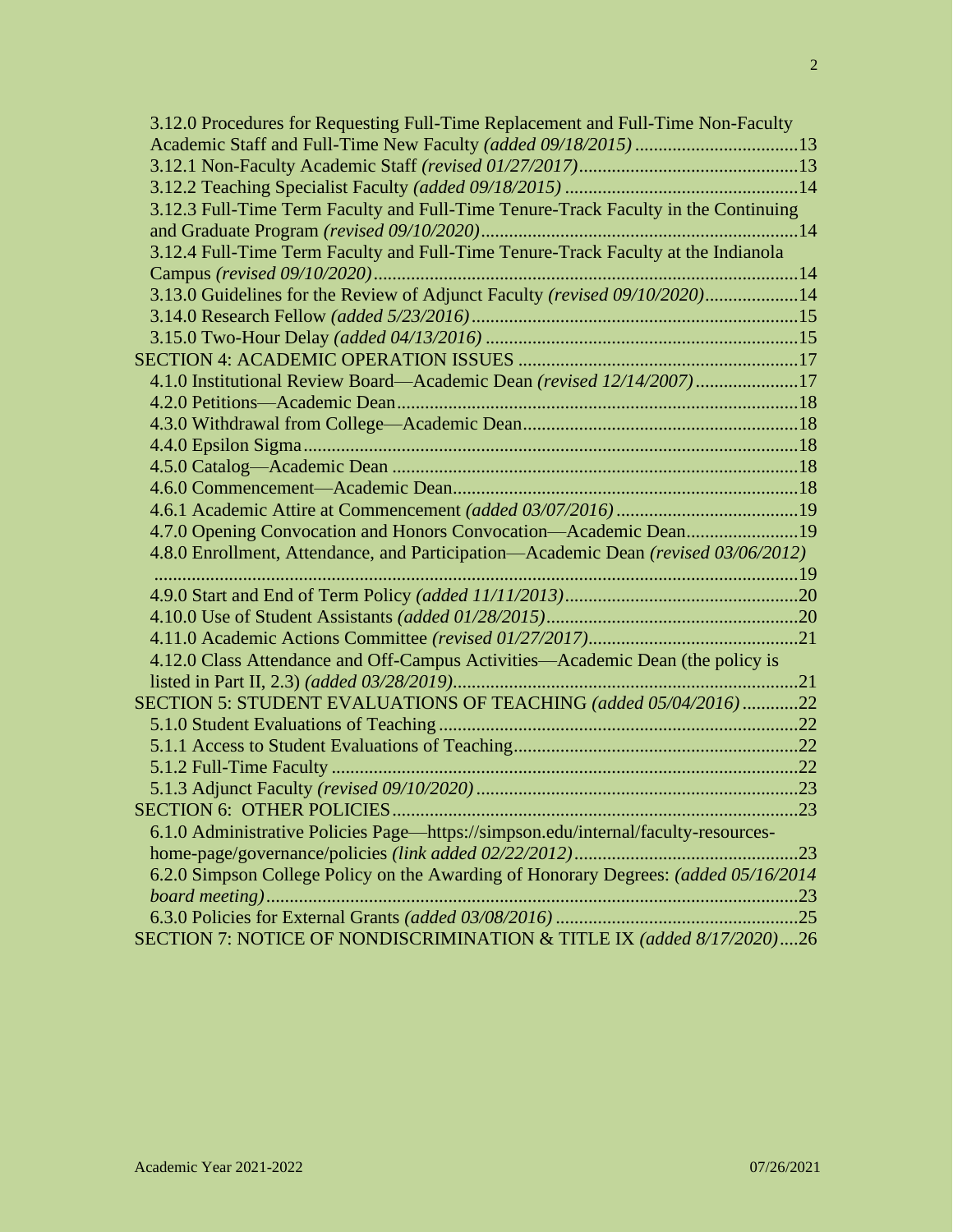### **SIMPSON COLLEGE FACULTY HANDBOOK PART V: INFORMATION** *(07/20/2010)*

**NOTE**: The items in this section are provided for informational purposes only. Additions, amendments, and deletions may be made by the office or agency responsible. Items are informational in nature and should not be considered contractual.

# **SECTION 1: CURRICULUM ISSUES**

**1.1.0 Authority of the Faculty**—Faculty Constitution, Article III, Section 1 Matters concerning additions, deletions, or modifications in the college curriculum are considered by the faculty committee on educational policy and curriculum (EPCC). Final decision and action rests with the faculty.

### **1.2.0 Course Numbering—Academic Dean**

Course numbers should generally correspond to the level of the content in the course. A 100-level course is generally thought to be an introductory course. A 200-level course may be more focused and require some prerequisite experience. A 300-level course will typically be for students with extensive knowledge of the subject. All courses are expected to be academically rigorous.

### **1.3.0 Overload Exemption—Academic Dean** *(added 07/14/2011)*

The normal course load for students in a semester is four 4-credit courses. Students are allowed to take an additional three credits of coursework for a maximum of 19 credits per semester without incurring an overload charge. Students wishing to take a fifth four-credit course would be charged the full tuition for the four credits as overload. A small number of courses, mostly music lessons are overload exempt, as these courses carry an additional fee for the lesson.

# **SECTION 2: ORGANIZATIONAL ISSUES**

### **2.1.0 Academic Advisors—Academic Dean** *(revised 06/14/2011)*

Freshman advisees are assigned an advisor who is the faculty member they have chosen as their Simpson Colloquium instructor. This faculty member remains the new student's advisor until the student selects a major field of concentration. At that time, the student chooses or is assigned to an advisor in that field. Students must have a departmental advisor in each major. Students should contact the department chair in the department of the major to learn how advisors are assigned in that department. Normally, full-time students will transition from their Simpson Colloquium instructor to their major advisor by the end of their second semester.

### **2.2.0 Dean's Advisory Council—Academic Dean** *(revised 01/27/2017)*

The dean's advisory council consists of the six division heads, the dean's cabinet, and the directors of faculty development, Simpson Colloquium, Writing Across the Curriculum, Culver Center, general education program, academic assessment and the director of The Center for Academic Resources. The Dean's Advisory Council meets as needed.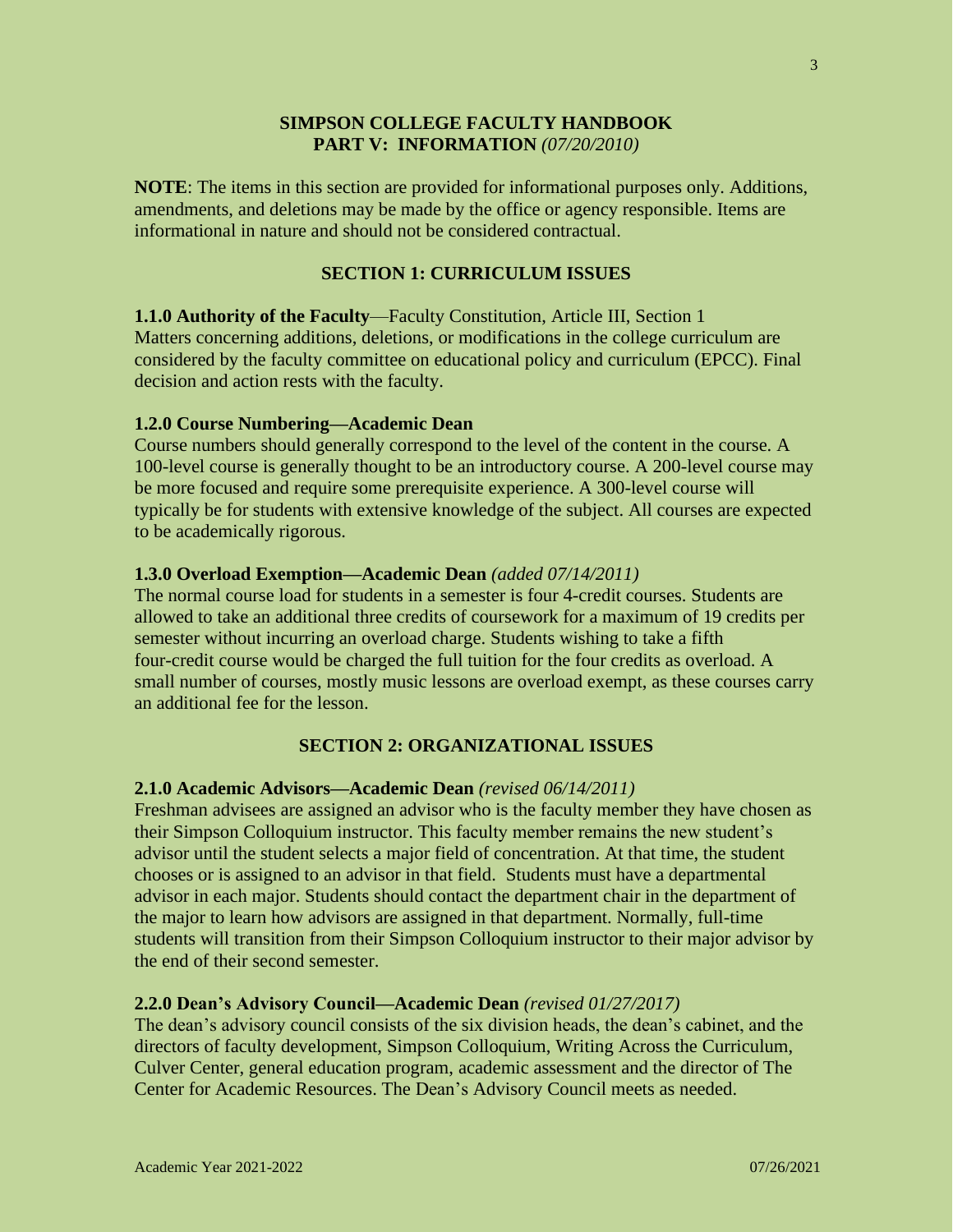### **2.3.0 Dean's Cabinet—Academic Dean** *(revised 05/17/2018)*

The Dean's Cabinet consists of the college librarian, registrar, director of international education, director of The Center for Academic Resources, director of the Culver Public Policy Center, director of speech and debate, the coordinator of institutional research, the Associate Dean for Academic Affairs, the Associate Dean for General Education & Simpson Colloquium, and the Dean for C&G and Online Learning. The Dean's Cabinet meets monthly.

# **2.4.0 Faculty Meetings—Described in Faculty Constitution Article V Section 1, and By-Laws Article I Section 1**

The corporate faculty meets prior to the beginning of the academic year at the end of August and monthly thereafter on dates to be determined by the President of the College. It may also meet as often otherwise as necessary to transact business and communicate important information. Classes are not to be held at the time of faculty meetings and all faculty members are obliged to participate. Any classes scheduled for that time should be rescheduled for an open period during the week.

### **2.5.0 The Center for Academic Resources—Academic Dean** *(revised 01/27/2017)*

The Center for Academic Resources is designed to assist students to improve their educational skills. Whenever an entrance test or a faculty member ascertains a student's use of English and/or mathematics is not proficient, he/she should refer the student's name with supporting documents to The Center.

Students should seek help from The Center if they feel the need for improvement in study and communication skills.

### **2.6.0 Statement on the Academic Divisions of Simpson College** *(revised 01/07/2016)*

The academic divisions of Simpson College are a creation of the administration of the college and exist to support the academic goals of the institution. The organization of the departments into divisions is similarly at the discretion of the Senior VP & Academic Dean.

### **2.7.0 The Divisions and Academic Departments** *(revised 06/12/2018)*

- 2.7.1 Business Administration & Multimedia Communication: Multimedia Communication and Business Administration & Economics
- 2.7.2 Education and Sport & Health Sciences: Teacher Education, Sport Science & Health Education and Dunn Library
- 2.7.3 Humanities: English, World Language & Culture Studies, History, Philosophy and Religion
- 2.7.4 Natural Science: Biology & Environmental Science, Chemistry & Physics, Computer Science and Mathematics
- 2.7.5 Social Science: Political Science, Psychology and Sociology & Criminal Justice
- 2.7.6 Visual and Performing Arts: Art, Music and Theatre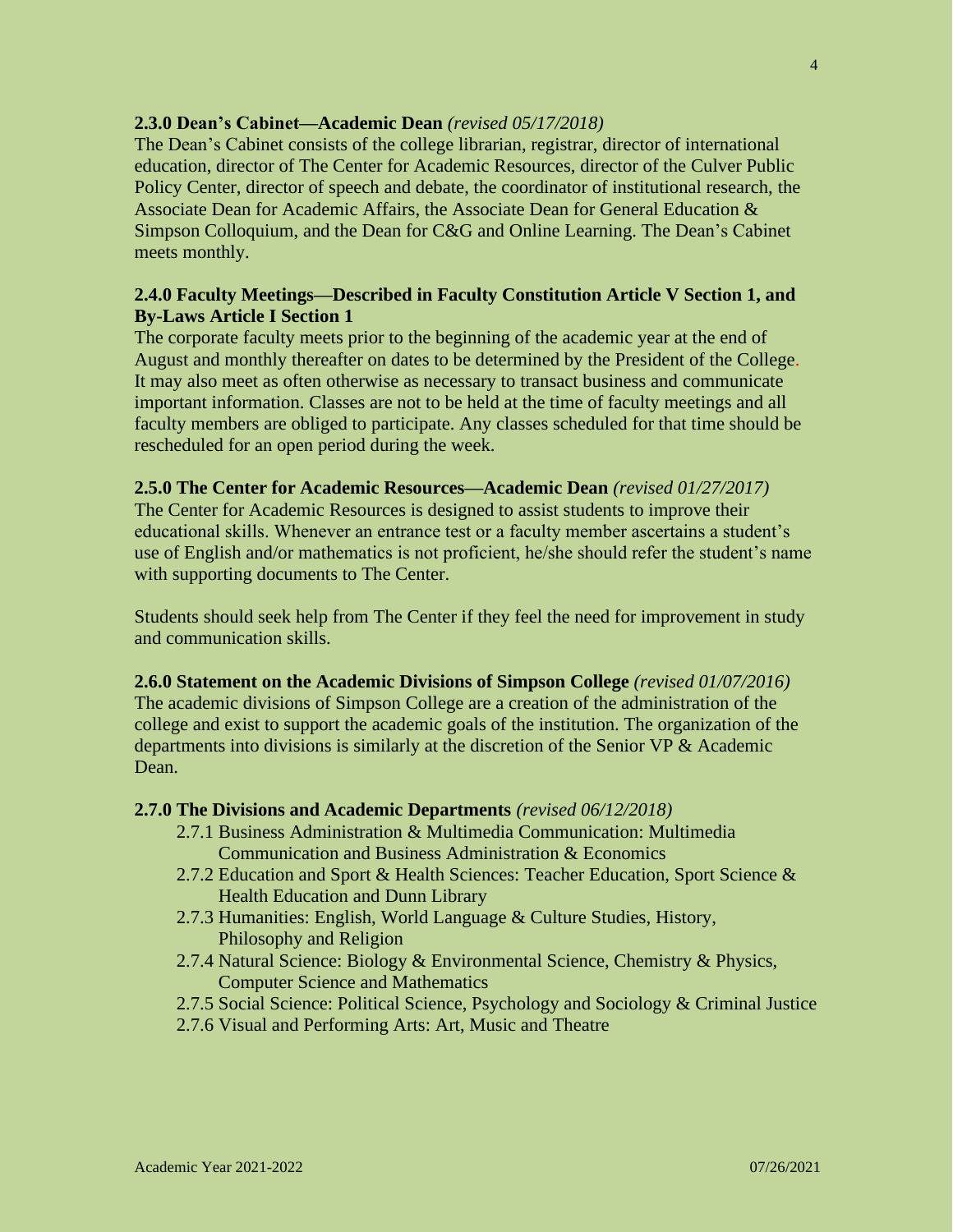### **2.8.0 Divisional Head** *(added 02/18/2011)*

2.8.1 Appointment

The appointment of Division Head is at the discretion of the Senior VP & Academic Dean upon consultation with the faculty members of the division, members of the administration and other members of the campus community as appropriate.

2.8.2 Term of Office *(revised 03/14/2016)*

Division Heads will normally be appointed to a term of three years. The terms will be staggered so that normally one Division Head is appointed each year. A limited-term appointment can be made to temporarily replace a Divisional Head on one-semester, or two-semester sabbatical or other leave. Should a more permanent vacancy (retirement, resignation, termination, etc.) occur once a three-year term has begun, a replacement will normally be made for the remaining years of the three-year term. Division Heads may be reappointed for successive terms.

2.8.3 Duties *(revised 05/26/2020 faculty meeting)*

The Division Head shall,

- a. Serve as an advocate for the division.
- b. Serve on the Faculty Liaison Council (FLC)
- c. Serve to advise the Dean on matters of academic policy, personnel and budget.
- d. Foster communication between the administration of the college, the faculty, and working committees.
- e. Serve as part of the personnel review process as described in the Faculty Handbook.
- f. Serve as part of the budget development process.
- g. Convene the voting members of the division as necessary to discuss matters of importance, hold elections, and for other reasons as she or he determines to be beneficial.
- h. May serve on the committee for faculty searches within the division.
- i. Recruit students, promote, coordinate, and support cross department activities within a division such as research efforts, funding possibilities, joint symposia, divisional speaker series, and other divisional activities.
- j. Bring faculty within a division together to discuss and explore common efforts to improve pedagogy, improve facilities, expand opportunities, and other divisional needs.
- k. Participate as appropriate in the supervision of grants sponsored by faculty within the division.
- l. Review Department Chair faculty position requests (new and replacement) and through the Faculty Liaison Council assist administration by ranking position requests for funding.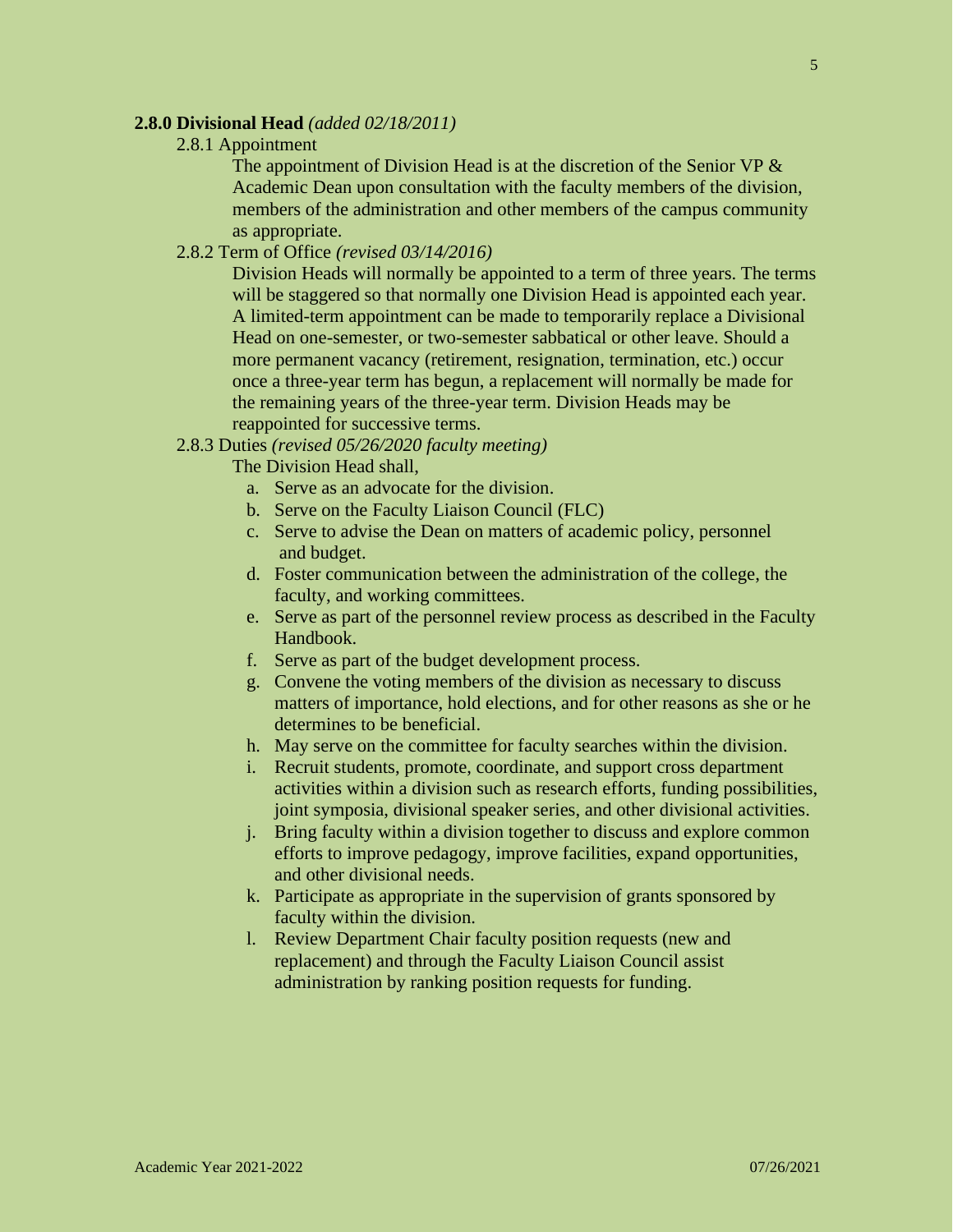# **SECTION 3: FACULTY ISSUES**

# **3.1.0 Emeritus Status—Academic Dean** *(revised 02/02/2010)*

Professor emeriti are accorded the following privileges:

- Free admission to campus events to which regular faculty members are admitted free of charge;
- Use of college stationery and limited secretarial service as available;
- Office space when available;
- Use of athletic facilities in accordance with arrangements made for regular faculty members;
- Being kept on college email and mailing lists, including those for the alumni newsletter, the president's reports and other similar publications;
- Invitation to all college events to which all regular faculty members are invited (for example: convocations, commencement, homecoming events, holiday and wellness events, etc.);
- Continuation of library privileges

# **3.2.0 Faculty Office Hours—Academic Dean**

Each faculty member should establish six or more hours per week that he/she will keep free insofar as possible and during which time he/she will be available in his/her office to students who seek help, guidance, information, etc. It is most helpful to the students if not all of the office hours occur on the same day of the week nor at the same time of day through the week.

# **3.3.0 Faculty Participation in College Events**

All full-time faculty members are expected to participate in academic procession for Opening Convocation, Honors Convocation, and May commencement.

### **3.4.0 Payment for Independent Studies, Course by Arrangement, and Internships**  *(added 6/24/11)*

Full-time faculty members supervise independent studies, course by arrangement and internships during the regular academic year as part of their regular full-time contract. The office of Continuing and Graduate Programs compensate faculty for supervision of summer studies.

During the summer, independent studies, course by arrangement and internships will be paid on a per student basis up to three per faculty. During the summer, faculty members are paid per four-credit course by arrangement/independent study. A faculty member teaching more than three students the same course by arrangement or internship in the summer must list the course on the schedule and offer it as a course. Faculty may request exceptions for Co-op 319 internships. However, total stipends are capped at the rate for a single four credit course.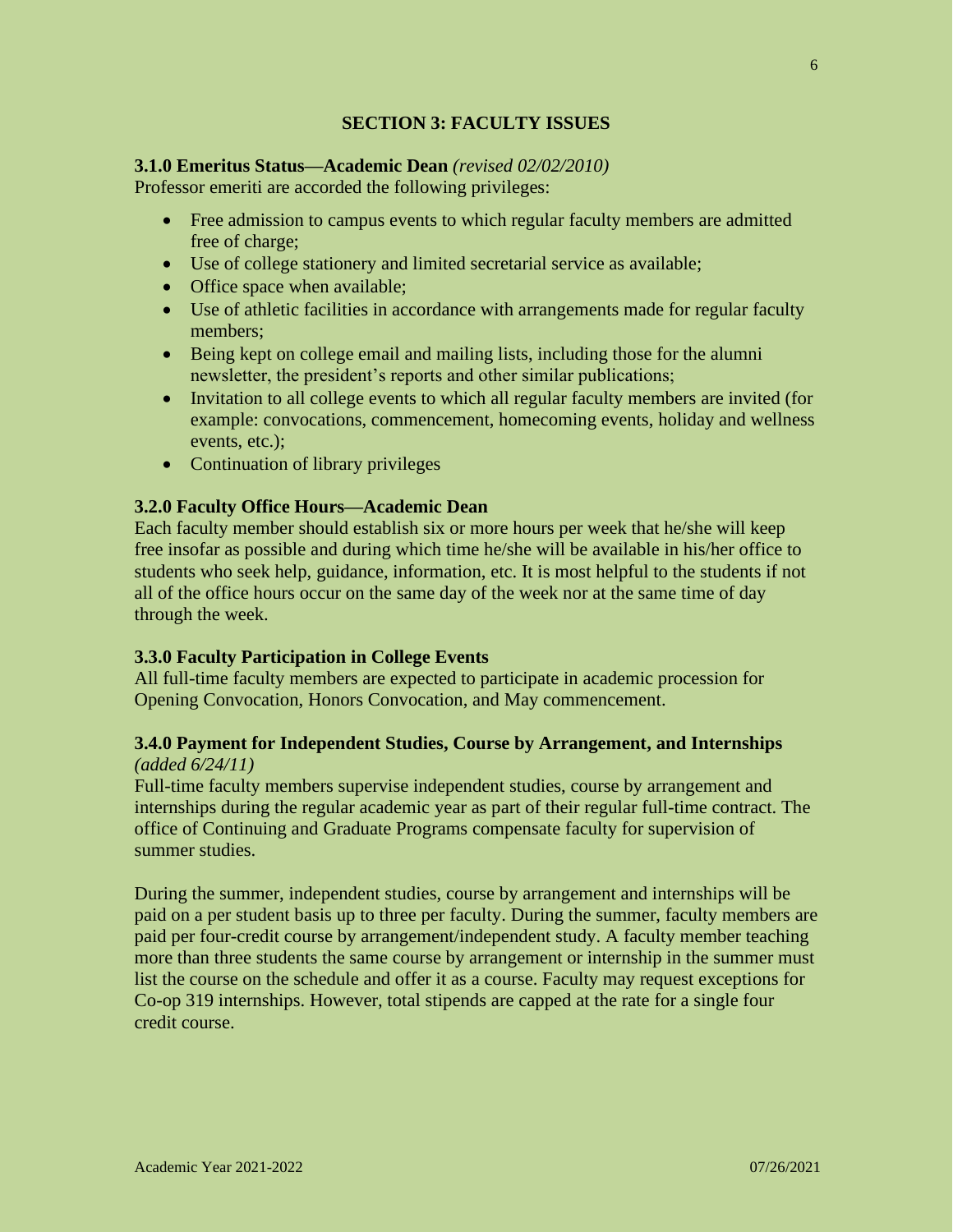# **3.4.1 Independent Studies, Course by Arrangement and Internships Offered by Adjunct Faculty** *(revised 09/10/2020)*

Normally, adjunct faculty members do not supervise independent study, courses by arrangement and internships. In order to supervise an independent study, course by arrangement, or internship, a adjunct faculty member must be approved by the academic department and receive a formal contract from the college to cover such supervision. The contract will specify the duties of the supervision and what compensation, if any, is offered.

# **3.5.0 Adjunct Stipends and Overload Stipends—Academic Dean** (*revised 11/01/2012*)

The amount the college pays per course for teaching in its academic programs may vary by program (undergraduate/graduate) and by person dependent upon the market, the education level of the individual, and his or her contract status. The actual dollar amount per course is set annually by the administration and is not related to the compensation paid to full-time faculty. Although the college hopes to be competitive with the stipend it pays its adjunct faculty and full-time faculty teaching over the normally assigned load, it is ultimately an individual decision whether the amount the college offers is sufficient for the work it expects.

The following adjunct and overload stipend rates will apply and will continue until changed by the college administration:

# **3.5.1 Undergraduate Program** *(revised 09/10/2019)*

Category I

A. Individuals with a Master's or PhD and no prior Simpson College teaching experience

# Base Course Stipend \$2,705 for a four-credit course

(Note: The base course stipend is not dependent on discipline, the number of in-class hours, or the number of days the class meets. Stipends for courses less than four credit courses will be determined on a pro-rata basis.)

In courses determined by the college to need a specifically identified science lab, an additional sum will be added on to the base course stipend.

Additional weekly science lab hours will be compensated in two tiers, at the rate of up to two hours at 25% of a course (for fiscal year 2019-20 this is \$676 for 25%) and three hours or more at 50% of a course (or \$1,352 in 2019-20).

(Note: The science lab add-on is not based on academic credit assigned to the lab. Science labs do not carry academic credit. Credit for the science lab is embedded within the credit for the course. Stipends for lab recognize the added preparation time required of the instructor. Full-time faculty members are given "load" credit when they teach labs within their normally assigned teaching load.)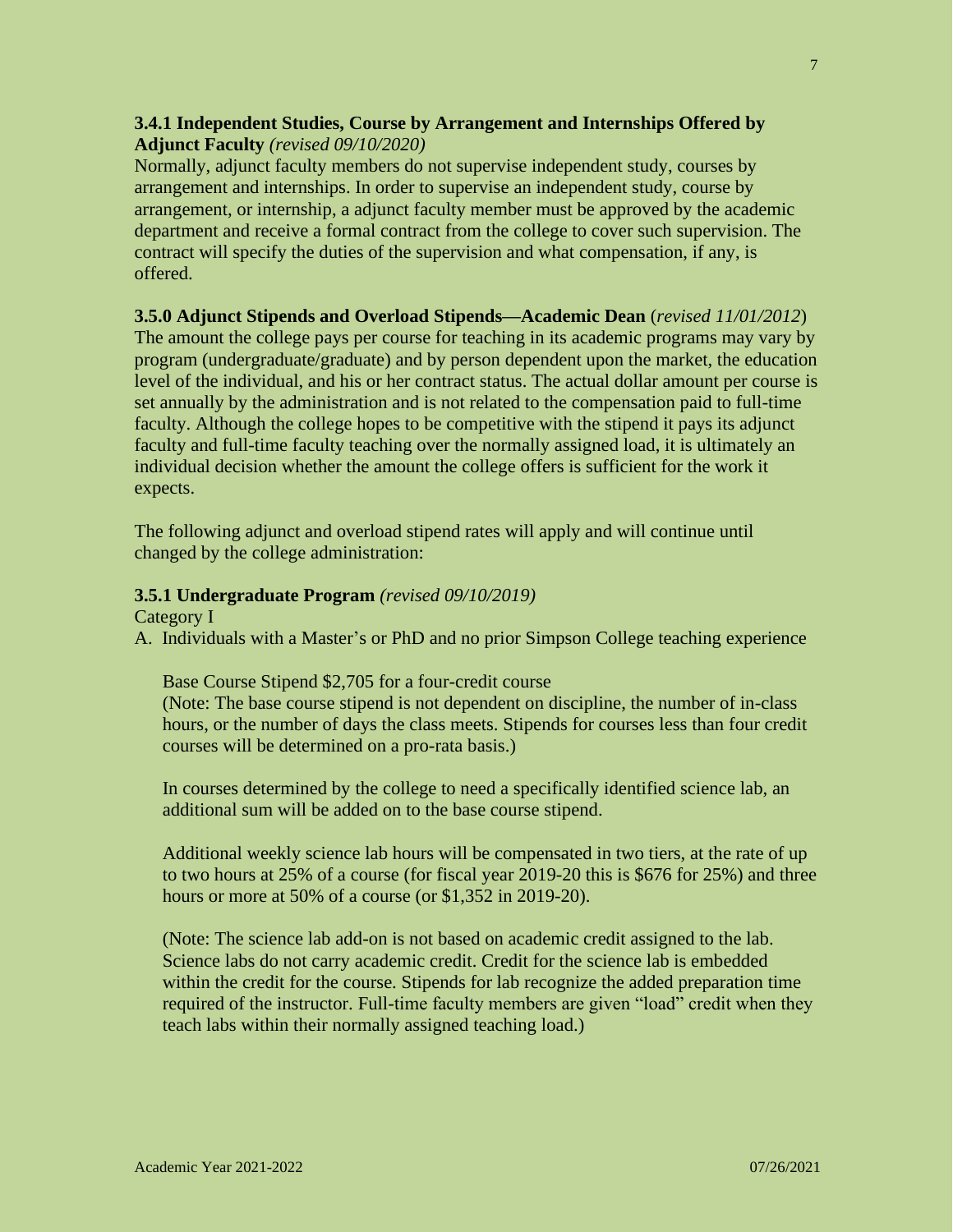Category II

- A. Full-time faculty teaching beyond regularly assigned full load
- B. Adjunct faculty who have successfully taught 7 courses (because they get paid the bump on the  $8<sup>th</sup>$  course)

Base Course Stipend \$2,925 for a four-credit course

(Note: The base course stipend is not dependent on discipline, the number of in-class hours, or the number of days the class meets. Stipends for courses less than four credits will be determined on a pro-rata basis.)

In courses determined by the college to need a specifically identified science lab, an additional sum will be added on to the base course stipend.

Additional weekly science lab hours will be compensated in two tiers, at the rate of up to two hours at 25% of a course (for fiscal year 2019-20 this is \$731 for 25%) and three hours or more at 50% of a course (or \$1,462 for fiscal year 2019-20).

(Note: The science lab add-on is not based on academic credit assigned to the science lab. Science labs do not carry academic credit. Credit for the science lab is embedded within the credit for the course. Stipends for science labs recognize the added preparation time required of the instructor. Full-time faculty members are given "load" credit when they teach science labs within their normally assigned teaching load.)

In special circumstances and at its discretion, the college may pay individual instructor's rates that exceed those listed in this policy.

Questions and concerns with regard to adjunct and overload stipends should be directed to the Dean for C&G and Online Learning or the Senior VP & Academic Dean.

### **3.5.2 Graduate Programs** *(revised 09/10/2019)*

A. Doctoral-qualified faculty teaching a graduate only level course.

Base Course Stipend \$4,082 for a four-credit course

For non-doctoral qualified faculty teaching a graduate only level course, a PhD faculty member will be assigned as a course mentor. In these cases, the adjunct faculty member will be compensated at a rate of \$3,672 while the faculty mentor will receive a stipend for the remainder at a rate of \$410.

(Note: The base course stipend is not dependent on discipline, the number of in-class hours, or the number of days the class meets. Stipends for courses less than four credits will be determined on a pro-rate basis.)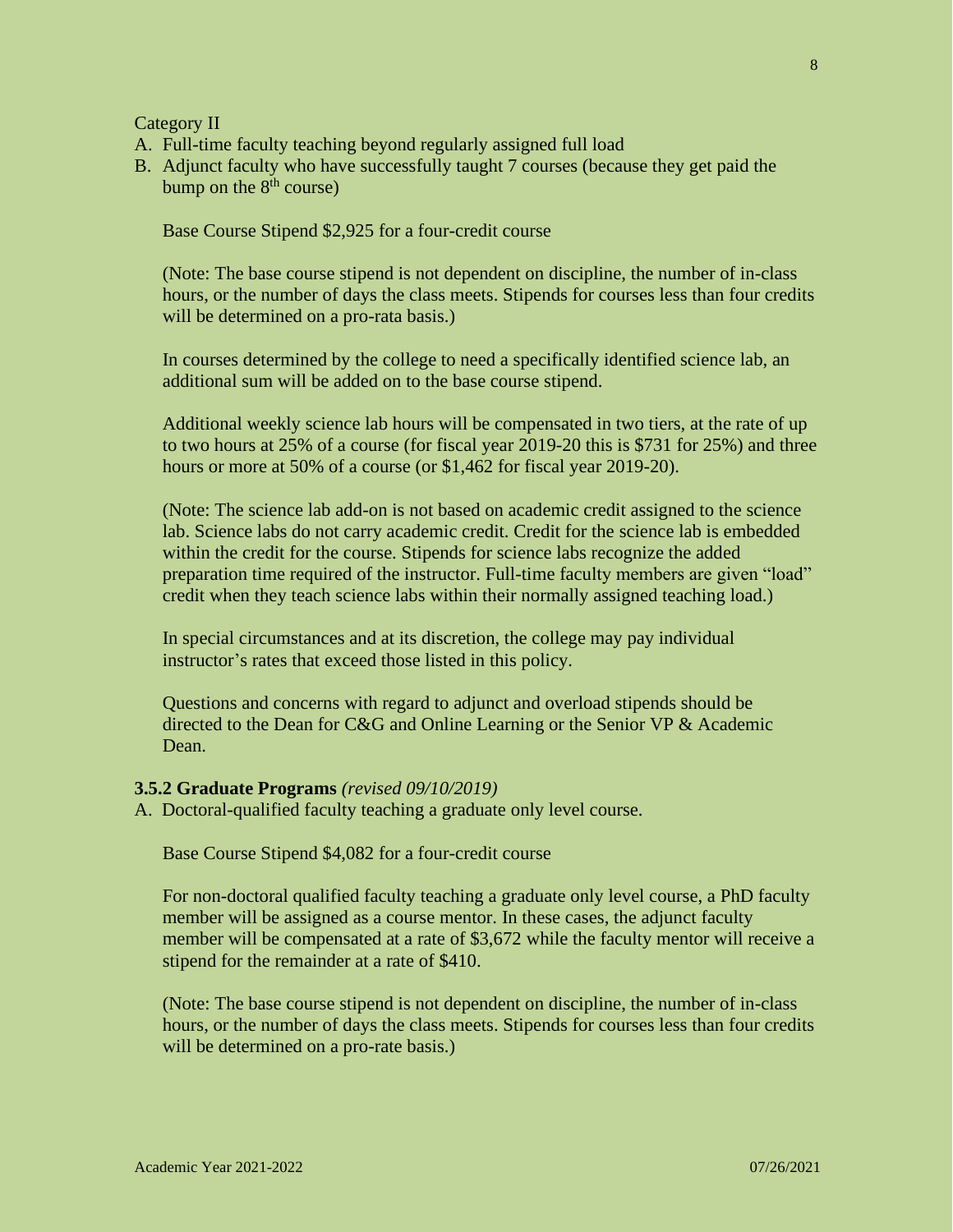B. Doctoral-qualified faculty teaching a combined undergraduate/graduate course.

When a cross**-**listed undergraduate/graduate course has **one or more graduate level students** enrolled, the course will be paid at the higher graduate rate of \$4,082.

For non-doctoral qualified faculty teaching a cross-listed undergraduate/graduate level course, a PhD faculty member will be assigned as a course mentor. As long as the graduate level course enrolls at least one student, the adjunct faculty member will be compensated at a rate of \$3,672 while the faculty mentor will receive a stipend for the remainder at a rate of \$410. If no graduate level students enroll, the course will be offered as an undergraduate level course only and no mentor will be required. The traditional undergraduate stipend will apply.

(Note: The base course stipend is not dependent on discipline, the number of in-class hours, or the number of days the class meets. Stipends for courses less than four credits will be determined on a pro-rate basis.)

- **3.5.3 Faculty Compensation for Teaching Graduate Courses** *(revised 09/10/2019)*
- A. Faculty will be compensated for overload graduate courses at a rate of \$4,082 based on a four-credit course (one credit is \$1,020) if C&G is notified by the Department Chair.
- B. For faculty who choose to teach graduate courses in their load, at a maximum of two of the 3/3 normal load, they will be assigned additional compensation at one credit per course, up to a maximum of two additional credits, in order to reflect the higher level of teaching, learning, scholarship and research for graduate level students. Faculty teaching in graduate programs are expected to participate in a wide range of scholarship, including direct research and publication in their field, research funded by grants, joint research together with graduate students and the scholarship of teaching.
- C. In calculating and planning loads, this means that a faculty member will claim five credits for each graduate course in load up to two courses. If their 3/3 load contained two graduate courses, their credits would total 10 and their FTE would be 2.5 courses (for courses at four credit value) out of the normal six FTE load. C&G budget will cover and administer the additional credit per course.
- D. It is recognized that graduate level learning is at a higher level in terms of critical thinking with the expectation of sustained independent learning, analysis, evaluation, and synthesis. Students are expected to engage in their own research projects and critique of existing research and are being prepared by faculty for leadership in their fields. It is also recognized that final projects, observations, and graduate completion processes are time intensive for faculty.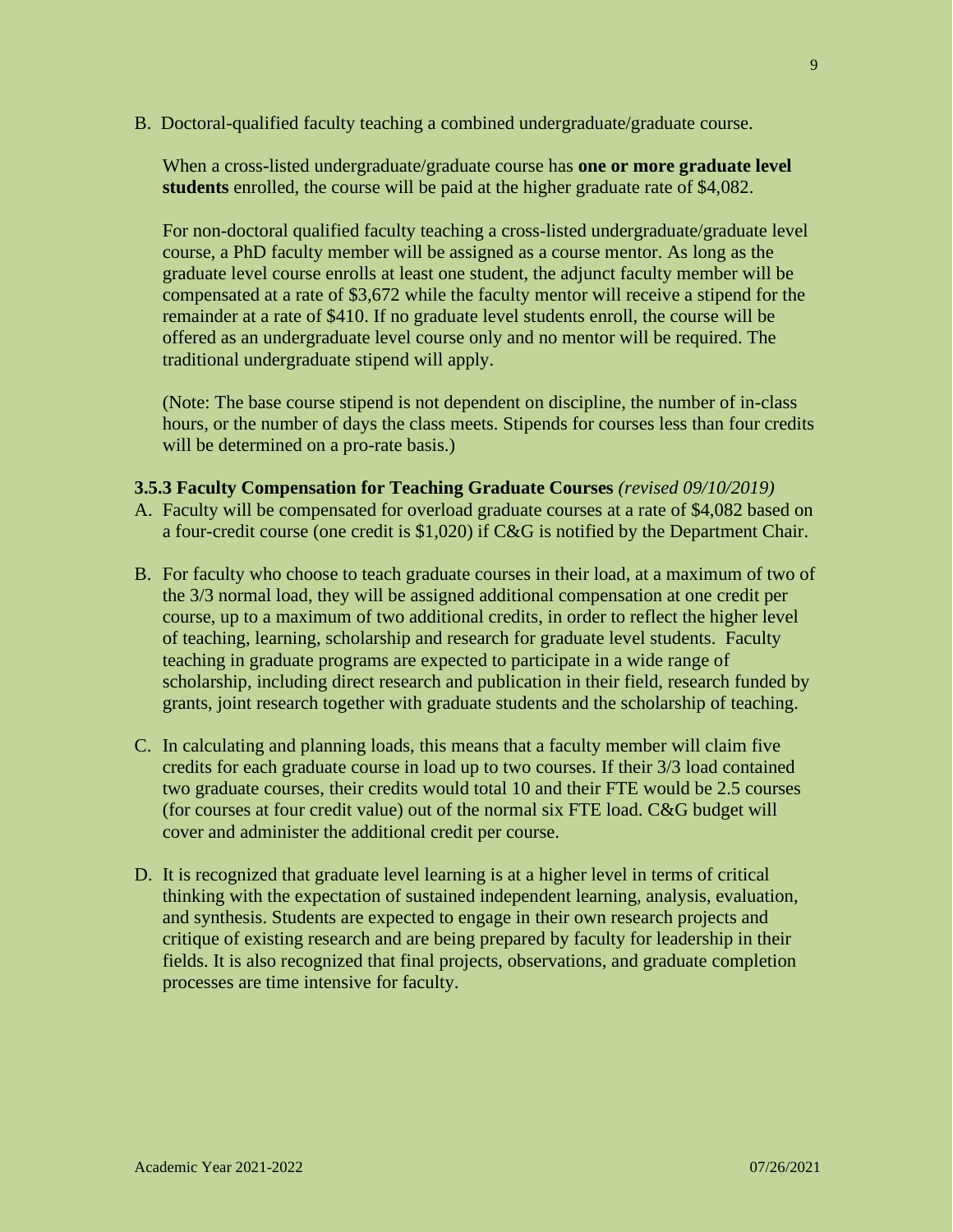### **3.6.0 Overload Maximum for Full-Time Faculty** *(added 09/29/2011)*

Normally, full-time faculty will not be contracted to teach more than one four-credit course over their regular full-time course per fall and spring semester. This maximum includes courses in the day program and courses in the C&G program. Exceptions may be granted by the Senior VP & Academic Dean, by request of the faculty member and will normally have the approval of the department chair in which the faculty member resides. This maximum does not apply to courses taught during the C&G summer sessions.

### **3.7.0 Sabbatical Eligibility** *(added 11/10/2011)*

Eligibility for sabbatical leave is governed by Part II, Section 13.1.0 and Part III, Section 8.1.0 of the Faculty Handbook. As indicated in these sections, faculty members are eligible for sabbatical after serving "at least six years of service" at the college. In the case of a faculty member applying for a sabbatical for the first time, application is normally made in the sixth year of full-time service and the sabbatical is taken in the seventh year. For most faculty, this pattern is repeated throughout her or his career. The clock resets at the beginning of the following academic year. Full-time service, for the purpose of sabbatical eligibility, is defined as teaching a normal load (currently six courses) during fall/spring/May Term in any given academic year. Partial semesters of service, consisting of 50% or greater (for example, a faculty member is replaced partway through a semester due to health or other reason) will normally count as part of the six years required for sabbatical eligibility. Semesters where the faculty member does not provide any full-time service (unpaid leave of absence, paid leave of absence, or FMLA leave) will not count towards sabbatical eligibility or towards the required one year of service normally required after a sabbatical.

### **3.8.0 Professional Development Release Policy** *(added 02/15/2013)*

All full-time faculty members are expected to regularly engage in their professional discipline as part of their employment at the college. For most faculty, this expectation is included within the normal criteria for promotion and tenure and is done within the scope of their normal duties.

From time to time, the proportion of time spent by faculty members may exceed the normal expectations. This might be as editor of a national publication, contracted research or serving as a leader of a national association. In these cases, a faculty member may petition the Senior VP & Academic Dean for a reduction in teaching load. Normally, this will be an unpaid release. In certain limited circumstances, money may be available to pay for someone to teach the released course(s). The decision to grant the release and the decision on replacement is at the sole discretion of the Senior VP & Academic Dean.

Faculty interested in receiving a reduction in teaching assignment load should talk to the Senior VP & Academic Dean before accepting an assignment which would necessitate a reduction in load.

# **3.9.0 Faculty Committee Meeting Participation** *(added 02/18/2013)*

The tradition at Simpson College is that elected faculty committee meetings (as designated in Part I: Constitution and Bylaws, Article V, Section 3) are normally open to all members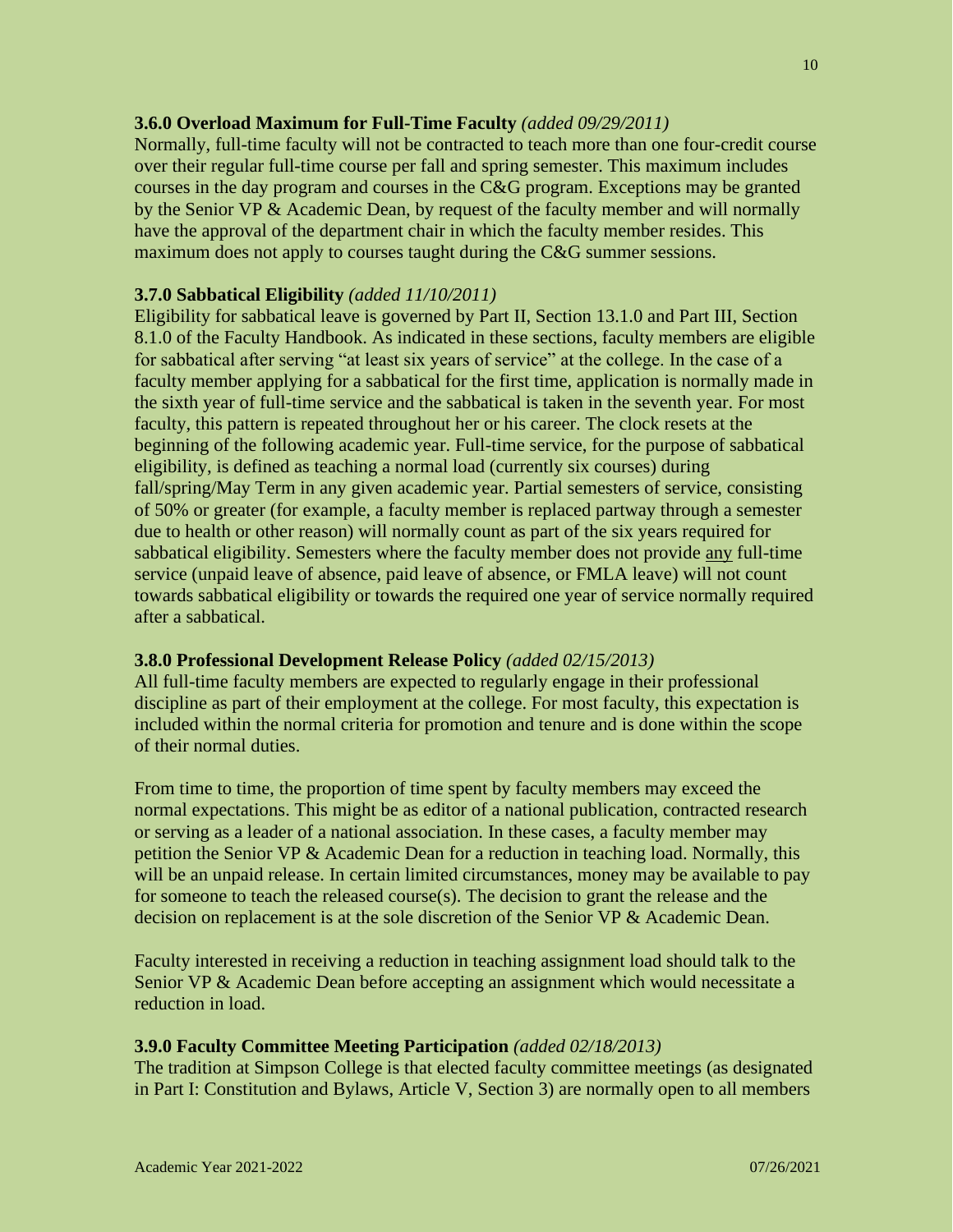of the faculty, with the exception of the Faculty Personnel Committee (FPC). Other elected faculty committees may vote to close their meetings to non-members by a vote of the majority of committee members. Non-committee members of the faculty who choose to attend elected faculty committee meetings, do not have the right to speak, unless permission is granted by a majority of the committee.

With the exception of the FPC minutes, minutes of elected faculty committee meetings will be made available for review by all full-time members of the faculty.

# **3.10.0 Minimum Degree for Teaching Faculty** *(added 06/23/2015)*

Degree requirements for teaching faculty may be found in the Simpson College Faculty Handbook, Part II: Personnel Policies, Section 3 Appointment. Generally speaking, the college requires all teachers to hold at least one degree higher than the students being taught. At least a master's degree is required to teach in the bachelor of arts and bachelor of music programs. A Ph.D. is required to teach in the master's program. In special circumstances, exceptions may be made by approval of the Senior VP & Academic Dean.

# **3.11.0 Hiring Practice** *(added 06/23/2015)*

# **3.11.1. Qualifications**

The academic qualifications of all faculty are reviewed at the time of original hiring by the appropriate academic officer. For faculty in the bachelor's programs in Indianola, the Senior VP & Academic Dean must approve all faculty hires, both full-time and part-time. The Dean for C&G and Online Learning must approve all faculty hires in the Continuing and Graduate Programs.

It should be noted that the qualifications of all full-time faculty are reviewed by the Academic Program Improvement Committee and the outside program evaluators as part of regular academic program reviews.

Faculty qualifications are published regularly as part of the annual College Catalog.

# **3.11.2. Hiring Procedures**

Department chairs and others seeking to hire teaching faculty must follow the policies and procedures outlined at: [https://simpson.edu/internal/faculty-resources-home](https://simpson.edu/internal/faculty-resources-home-page/governance/resources-chairs)[page/governance/resources-chairs](https://simpson.edu/internal/faculty-resources-home-page/governance/resources-chairs)

### **3.11.3 Higher Learning Commission Guidelines: "Determining Qualified Faculty Through HLC's Criteria for Accreditation and Assumed Practices (March 2016)** *(added 11/21/2019)*

HLC Accreditation standard for qualified faculty: Faculty who "possess an academic degree relevant" to the teaching assignment (discipline and/or subfield) and "at least one level above" above the teaching assignment.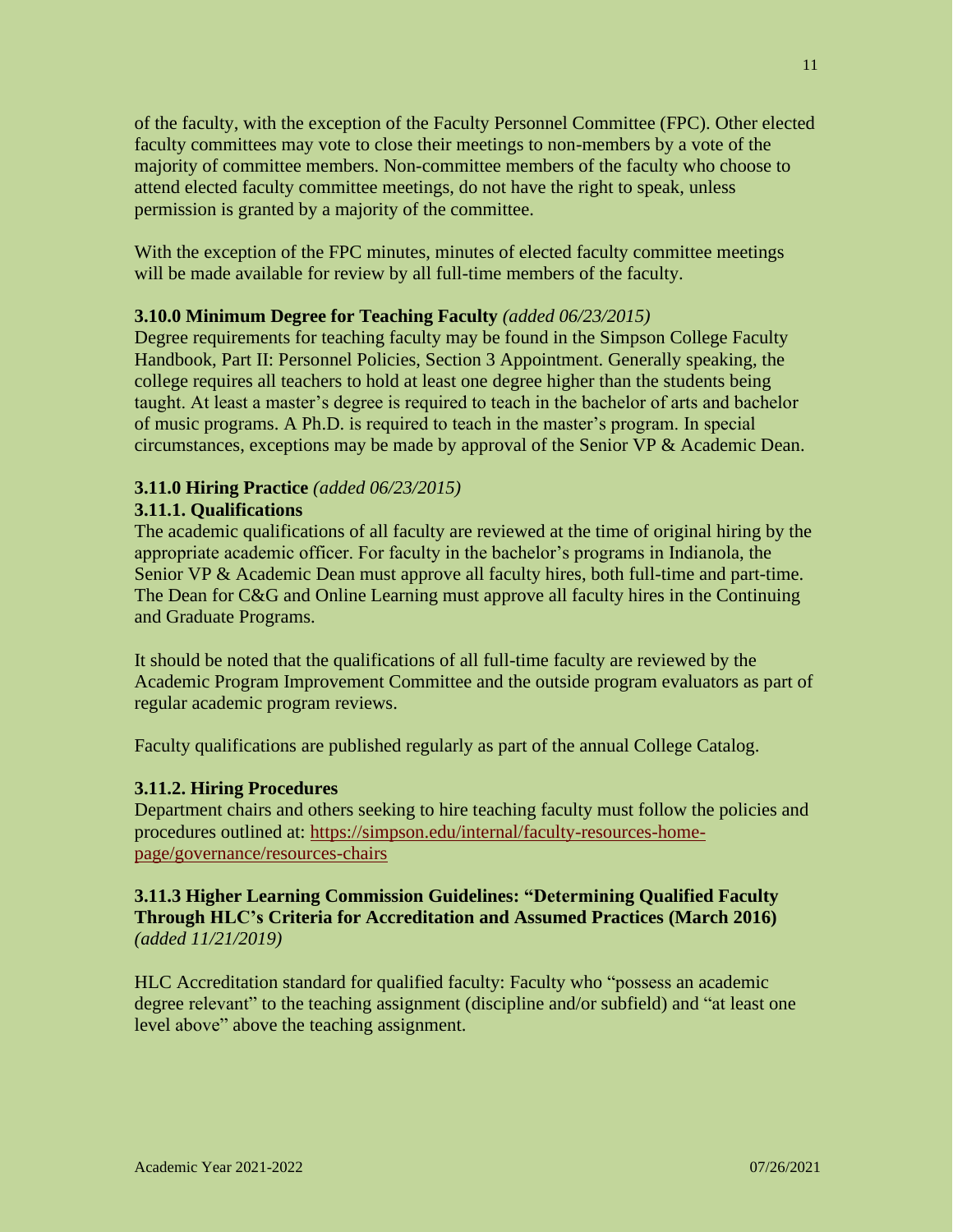Faculty who do not meet the standard for qualified faculty may be employed by an institution if they hold a Master's degree or higher in another discipline and have completed 18 graduate credit hours in the discipline or subfield of the teaching assignment.

An institution may further define minimum thresholds of experience to establish "equivalent experience" or "tested experience" in lieu of degree and graduate credit requirements of standard qualifications (see above). The institution must also define a process for review of the alternative credentials/qualifications.

# **3.11.4 Simpson College Policy for Equivalent or Tested Experience** *(added 11/21/2019)*

Policy and procedure for hiring adjunct instructors with master's degree or higher who have experience in the field:

A candidate who holds a master's degree, or higher, in a field that is different from the discipline in which they will teach but lacks 18 graduate, credit hours within the discipline to be taught, may be considered to teach as an adjunct instructor at Simpson College.

The candidate must have a master's degree in any area, a minimum of 3 years professional experience in the field/subject to be taught, and a demonstrated level of accomplishment equivalent to acquiring a master's degree (or higher) in the field. Level of accomplishment can be demonstrated with reference to items such as a current professional certification, a senior management position, professional portfolio, related graduate certificate (under 18 hours), etc.

In order to propose such a candidate, the department chair will provide the Academic Dean with the following:

- 1. A list of Course Objectives for the course that the candidate will teach.
- 2. Resume from the candidate that demonstrates level of accomplishment in the discipline that lists experiences and education related to successful delivery of course objectives.
- 3. A written statement or cover letter from the candidate explaining how their experience/education prepares them to successfully deliver the course objectives.
- 4. The candidate may also provide documentation, in addition to the resume, that demonstrates level of accomplishment in the discipline to be taught.

# **3.11.5 Policy and Procedure for Hiring Adjunct Instructors with Experience Only** *(added 11/21/2019)*

A candidate who does not hold a master's degree or higher, but has tested experience, may be considered to teach as an adjunct instructor at Simpson College. Per HLC guidelines, the tested-experience qualification is limited to pre-professional, and technical fields. The candidate must have tested experience that includes a "breadth and depth of experience outside of the classroom in real-world situations relevant to the discipline in which the faculty member would be teaching."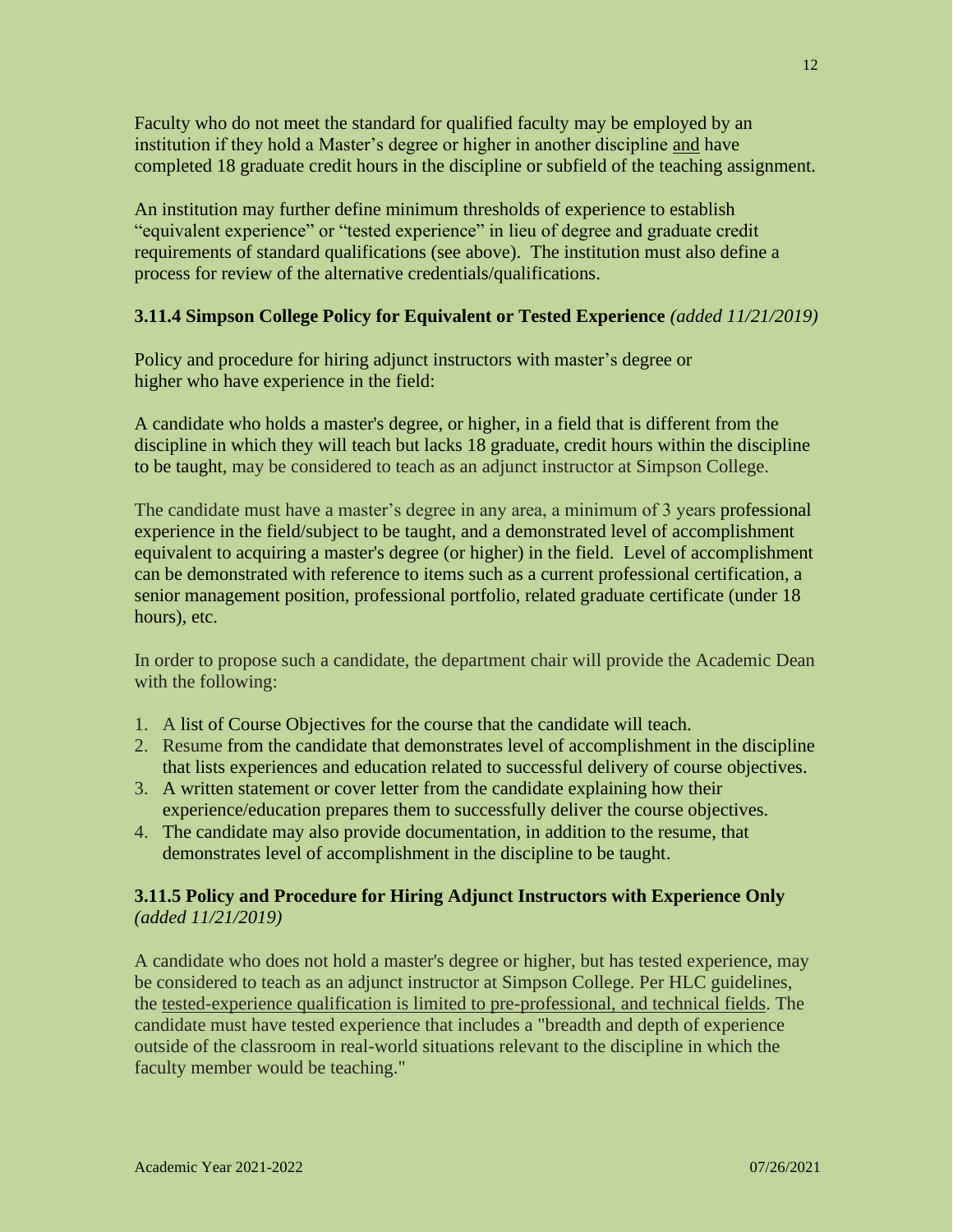The candidate being considered in this situation must have at least a bachelor's degree in any area (preferably within the discipline), a minimum of 5 years, real-world experience, and must be able to clearly demonstrate that they have tested experience in the discipline. Tested experience refers to a knowledge-level and/or skill-set pertinent to the discipline of the course. The level of tested experience can be demonstrated by evidence such as a current professional certification, professional portfolio, finished products that demonstrate professional competency, etc.

In order to propose such a candidate, the department chair will provide the Academic Dean with the following:

- 1. A list of Course Objectives for the course that the candidate will teach.
- 2. Resume from the candidate that lists experiences and education as related to tested experience and course objectives.
- 3. At least one item of documentation that demonstrates tested experience in the discipline of the course to be taught.
- 4. A written statement or cover letter from the candidate that explains how real-world experiences and education will allow the candidate to successfully fulfill the course objectives.

The purpose of these policies and procedures are to find and hire the most qualified and most diverse faculty available.

# **3.12.0 Procedures for Requesting Full-Time Replacement and Full-Time Non-Faculty Academic Staff and Full-Time New Faculty** *(added 09/18/2015)*

As chief academic officer of the college, the Senior VP & Academic Dean is responsible to make recommendations to the President of the College regarding staffing the academic program. The following provides a general description of the process by which decisions are normally made. All academic staffing decisions must be approved by the President of the College.

# **3.12.1 Non-Faculty Academic Staff** *(revised 01/27/2017)*

Non-faculty academic staff includes non-faculty employees in the following offices:

- International Education
- Registrar's Office
- The Center for Academic Resources
- Writing Center
- Culver Center for Public Policy
- Continuing and Graduate Division
- Academic Building Assistants
- Non-faculty staff in Dunn Library

Note: Some individuals in these offices may have faculty rank when they teach. They are not considered full-time faculty as defined by the Faculty Handbook.

Decisions about adding and replacing non-faculty academic staff members are made solely at the discretion of the Senior VP & Academic Dean. Supervisors in the above academic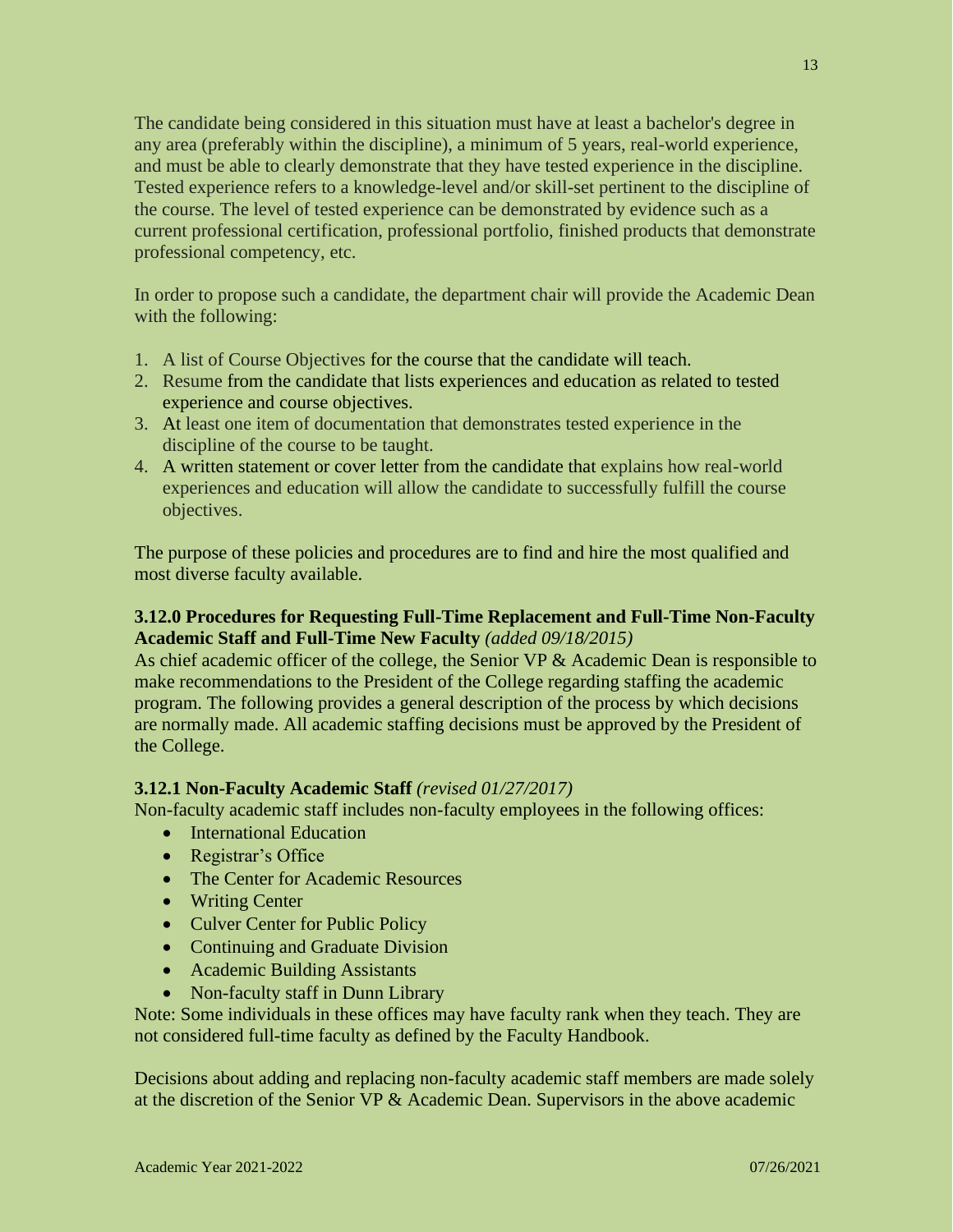support offices who seek to replace a staff member when a vacancy occurs or add a new staff position should make their request directly to the Senior VP & Academic Dean.

### **3.12.2 Teaching Specialist Faculty** *(added 09/18/2015)*

Teaching Specialist Faculty (Faculty Handbook, Part II, Section 2.1.1.3) include librarians, speech and debate directors, assistant technical director, theatre costumer, athletic trainers, placement coordinator in the education department, and others so designated by the Senior VP & Academic Dean in consultation with the Faculty Personnel Committee.

Decisions about adding and replacing teaching specialists are made solely at the discretion of the Senior VP & Academic Dean in consultation with the appropriate departmental supervisor and the Faculty Personnel Committee. Supervisors who seek to replace a teaching specialist when a vacancy occurs or add a new teaching specialist position should make their request directly to the Senior VP & Academic Dean.

### **3.12.3 Full-Time Term Faculty and Full-Time Tenure-Track Faculty in the Continuing and Graduate Program** *(revised 09/10/2020)*

Decisions about adding and replacing full-time term and full-time tenure-track faculty who teach primarily in the Continuing and Graduate Program are made solely at the discretion of the Senior VP & Academic Dean in consultation with the appropriate academic department chair, the Dean for C&G and Online Learning who supervises the Continuing and Graduate Program, and the Faculty Personnel Committee. Department chairs who seek to replace a full-time term or full-time tenure-track faculty member who teaches in the Continuing and Graduate Program when a vacancy occurs or add new full-time term or a full-time tenure-track faculty member should make their request directly to the Senior VP & Academic Dean.

### **3.12.4 Full-Time Term Faculty and Full-Time Tenure-Track Faculty at the Indianola Campus** *(revised 09/10/2020)*

Decisions about adding and replacing full-time term faculty and full-time tenure-track faculty who teach primarily at the Indianola campus are made solely at the discretion of the Senior VP & Academic Dean in consultation with the Faculty Liaison Committee. Department chairs who seek to replace a full-time term or a full-time tenure-track faculty member who teaches primarily at the Indianola campus when a vacancy occurs or add new full-time term or full-time tenure-track faculty member should make their request directly to the Senior VP & Academic Dean using the appropriate forms located on the **[department chairs resources](https://simpson.edu/internal/faculty-resources-home-page/governance/resources-chairs) web page**.

### **3.13.0 Guidelines for the Review of Adjunct Faculty** *(revised 09/10/2020)*

Department chairs are responsible for the regular review of adjunct faculty members who teach in their department. This should include classroom visits, review of student evaluations of teaching and discussion about performance. *Normally, the review of parttime adjunct faculty will be conducted by the department chair. The department chair may delegate this responsibility to another full-time member or ask that another full-time member of the department participate in the review process. In extraordinary cases, the adjunct faculty member may ask the Senior VP & Academic Dean (for the day program) or*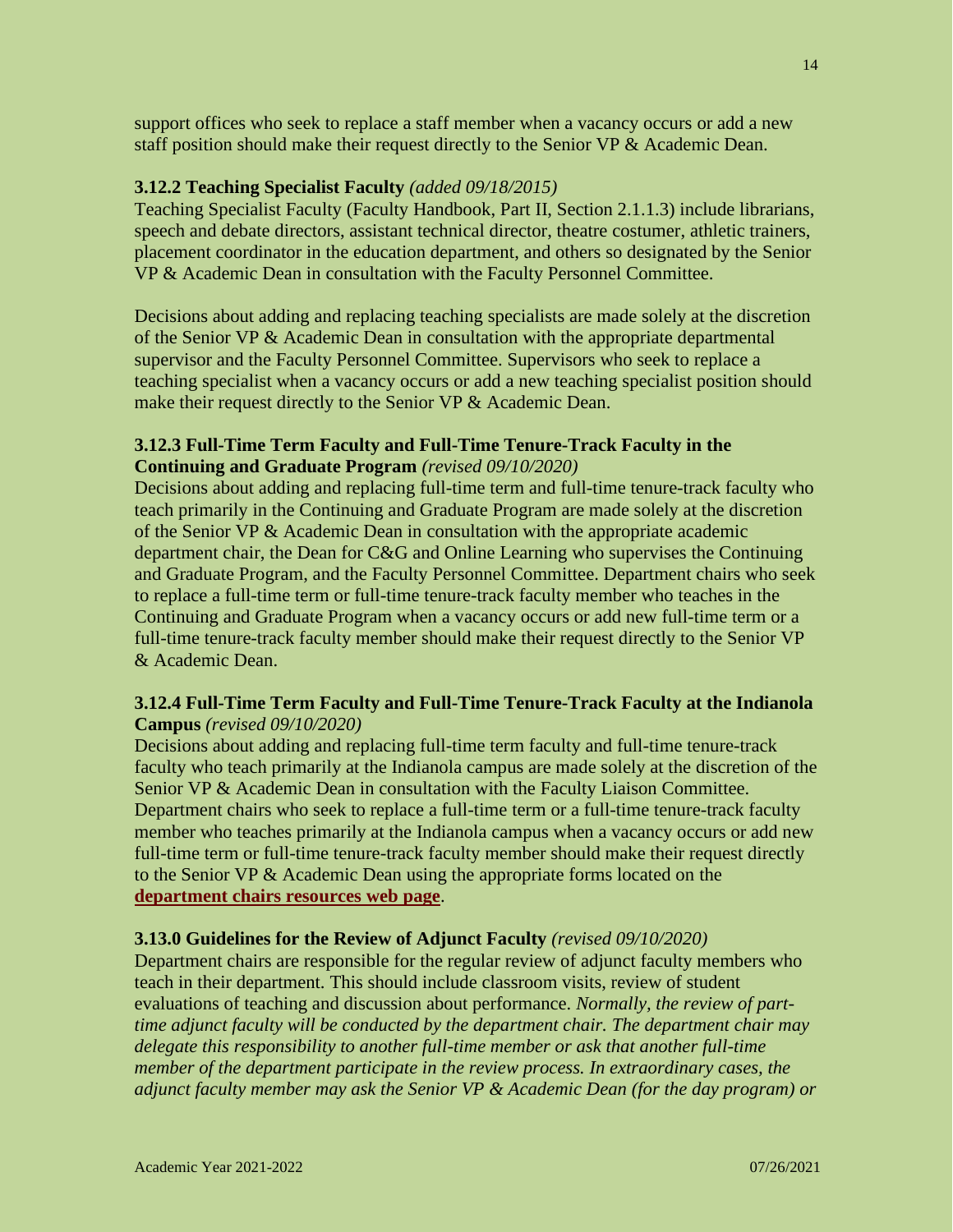*Dean for C&G and Online Learning (for the continuing and graduate program) to have someone other than the department chair conduct the review.*

Review of adjunct faculty who teaches in the Continuing and Graduate Program should be coordinated with the Dean for C&G and Online Learning.

Documentation of these regular reviews should be created and filed with the academic dean's office, in the case of adjunct faculty who teach on the Indianola campus, and with the Dean for C&G and Online Learning for faculty who teach in the Continuing and Graduate Programs.

All adjunct faculty members will be expected to understand and complete the ECC designations and other learning objectives for the classes they teach, and also participate fully in all ECC and other assessments of student learning objectives. Non-compliance and/or poor performance in these areas may be grounds for dismissal or non-reappointment.

### **3.14.0 Research Fellow** *(added 5/23/2016)*

In addition to privileges outlined in the contract of hire or letter of agreement, and those listed in Part V, Section 3.1.0 (Emeritus Status) of the Faculty Handbook, other areas of agreement for research fellow include the following:

- Listing by name and title in the college catalog.
- The Senior VP & Academic Dean will provide, as appropriate, letters of introduction or affirmation of status at the institution for the purposes of access to libraries, archives, or other resources needed for research.
- Travel support as negotiated.
- Access to the services of the office of foundation and governmental support for the purpose of obtaining ongoing grant support.

### **3.15.0 Two-Hour Delay** *(added 04/13/2016)*

Based on the MLK Day Schedule, the adjusted schedule allows all classes to meet for 50 minutes (MWF) or 75 minutes (TTH). The modified schedule is for Administration to employ during such times as weather-related events and MLK day.

Providing a structure for a Two-Hour Delay is an advantage for many course structures in our current Daily Schedule:

- A class that meets TTH would only lose 15 minutes of instructional time, compared to losing 90 minutes of instructional time when classes are canceled.
- A class that meets MWF would only lose 10 minutes of instructional time, compared to losing 60 minutes of instructional time when classes are canceled.
- A class that meets once per week for 3 hours (ex. Labs) would only lose 30 minutes of instructional time compared to losing the entire 3 hours. This is of particular note for courses that run multiple parallel sections per week.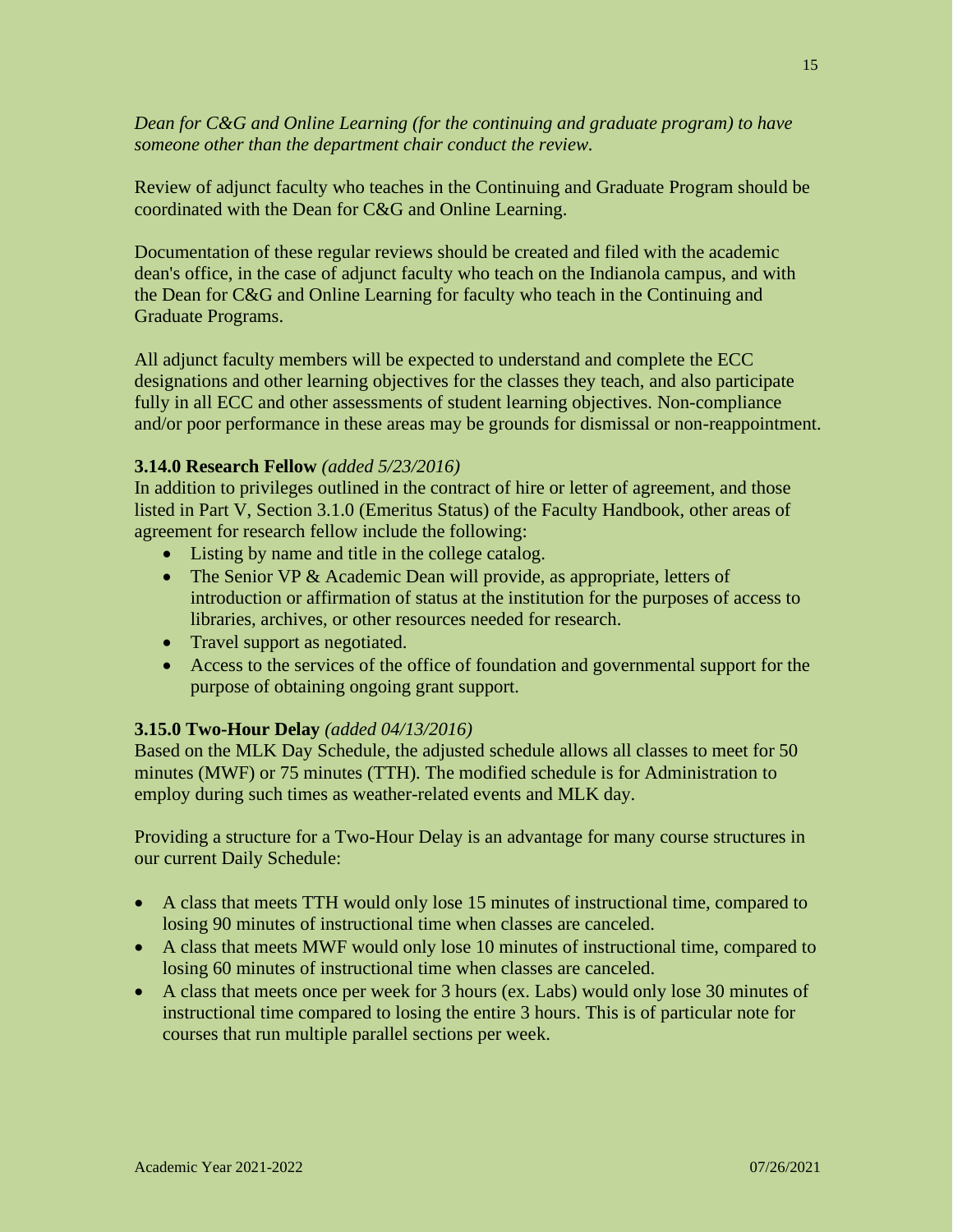| <b>Normal Class Schedule</b> | <b>Altered Class Schedule</b>                                          |
|------------------------------|------------------------------------------------------------------------|
| $8:00 - 9:00$ a.m.           | $8:00 - 8:50$ a.m.                                                     |
| $9:10 - 10:10$ a.m.          | $9:00 - 9:50$ a.m.                                                     |
| $10:20 - 11:20$ a.m.         | $10:00 - 10:50$ a.m.                                                   |
| $11:30 - 12:30$ p.m.         | $11:00 - 11:50$ a.m.                                                   |
|                              | A two-hour time block will be creased for lunch and a special MLK, Jr. |
|                              | Day observance. This event will begin at 1:00 p.m. in Smith Chapel.    |
| $1:00 - 2:00$ p.m.           | $2:00 - 2:50$ p.m.                                                     |
| $2:10-3:10$ p.m.             | $3:00 - 3:50$ p.m.                                                     |
| $3:20 - 4:20$ p.m.           | $4:00 - 4:50$ p.m.                                                     |
| $4:30 - 5:30$ p.m.           | $5:00 - 5:50$ p.m.                                                     |

Weather-related two-hour delay and two-hour early out schedule:

### **Monday/Wednesday/Friday**

Normal Schedule (60min) Normal Schedule (60min) M-F labs that are from 2:10 to 5:10pm  $M-F$  labs that are from 2:10 to 5:10pm

| $\frac{1}{2}$ |                | $m_{\rm H1}$ be home ready to expond |                |
|---------------|----------------|--------------------------------------|----------------|
| <b>Normal</b> | <b>Altered</b> | <b>Normal</b>                        | <b>Altered</b> |
| 8:00-9:00     | 10:00-10:50    | 8:00-9:00                            | 8:00-8:40      |
| $9:10-10:10$  | 11:00-11:50    | $9:10-10:10$                         | 8:50-9:30      |
| $10:20-11:20$ | 12:00-12:50    | 10:20-11:20                          | $9:40-10:20$   |
| $11:30-12:30$ | $1:00-1:50$    | 11:30-12:30                          | $10:30-11:10$  |
| $1:00-2:00$   | $2:00-2:50$    | $1:00-2:00$                          | 11:20-Noon     |
| $2:10-3:10$   | $3:00 - 3:50$  | $2:10-3:10$                          | 12:10-12:50    |
| $3:20-4:20$   | $4:00-4:50$    | $3:20-4:20$                          | $1:00-1:40$    |
| $4:30-5:30$   | $5:00 - 5:50$  | $4:30 - 5:30$                        | $1:50-2:30$    |

# **Tuesday/Thursday**

Normal Schedule (90min) except the 1:00 class Normal Schedule (90min) except 1:00 class is normally just 60min is normally just 60min

will be from 10:00 to 12:40 will be from 8:00 to 10:00am

| $\frac{1}{2}$ |                | 1110011111111100011111 |                 |
|---------------|----------------|------------------------|-----------------|
| <b>Normal</b> | <b>Altered</b> | <b>Normal</b>          | <b>Altered</b>  |
| 8:00-9:30     | $10-11:15$     | 8:00-9:30              | $8:00-9:00$     |
| $9:40-11:10$  | $11:25-12:40$  | $9:40-11:10$           | $9:10-10:10$    |
| $11:20-12:50$ | $12:50-2:05$   | 11:20-12:50            | $10:20 - 11:20$ |
| $1:00-2:00$   | $2:15-3:05$    | $1:00-2:00$            | 11:30-12:20     |
| $2:10-3:40$   | $3:15-4:30$    | $2:10-3:40$            | $12:30-1:30$    |
| $3:50 - 5:20$ | $4:40-5:55$    | $3:50 - 5:20$          | $1:30-2:30$     |
|               |                |                        |                 |

# **Two-Hour Delay** (50min) **Two-Hour Early Out** (40min) will be from  $3:00$  to  $5:30$ pm

| <b>Normal</b>  |  | <b>Altered</b> |  |
|----------------|--|----------------|--|
| 8:00-9:00      |  | 8:00-8:40      |  |
| $9:10 - 10:10$ |  | 8:50-9:30      |  |
| 10:20-11:20    |  | 9:40-10:20     |  |
| 11:30-12:30    |  | 10:30-11:10    |  |
| $1:00-2:00$    |  | 11:20-Noon     |  |
| $2:10-3:10$    |  | 12:10-12:50    |  |
| $3:20-4:20$    |  | $1:00-1:40$    |  |
| $4:30 - 5:30$  |  | $1:50-2:30$    |  |

### **Two-Hour Delay** (75 min) **Two-Hour Early Out** (60min)

T/Th labs that are from 8:00 to 11:00am T/Th labs that are from 8:00 to 11:00am labs that are  $2:10-5:10 \text{pm}$  labs that are normally  $2:10$  to  $5:10 \text{pm}$  will be from  $3:15-5:55 \text{pm}$  will be from  $12:30 \text{ to } 2:30 \text{pm}$ will be from  $12:30$  to  $2:30$ pm

| <b>Normal</b> | <b>Altered</b> |
|---------------|----------------|
| 8:00-9:30     | 8:00-9:00      |
| $9:40-11:10$  | $9:10-10:10$   |
| 11:20-12:50   | 10:20-11:20    |
| $1:00-2:00$   | 11:30-12:20    |
| $2:10-3:40$   | 12:30-1:30     |
| $3:50 - 5:20$ | $1:30-2:30$    |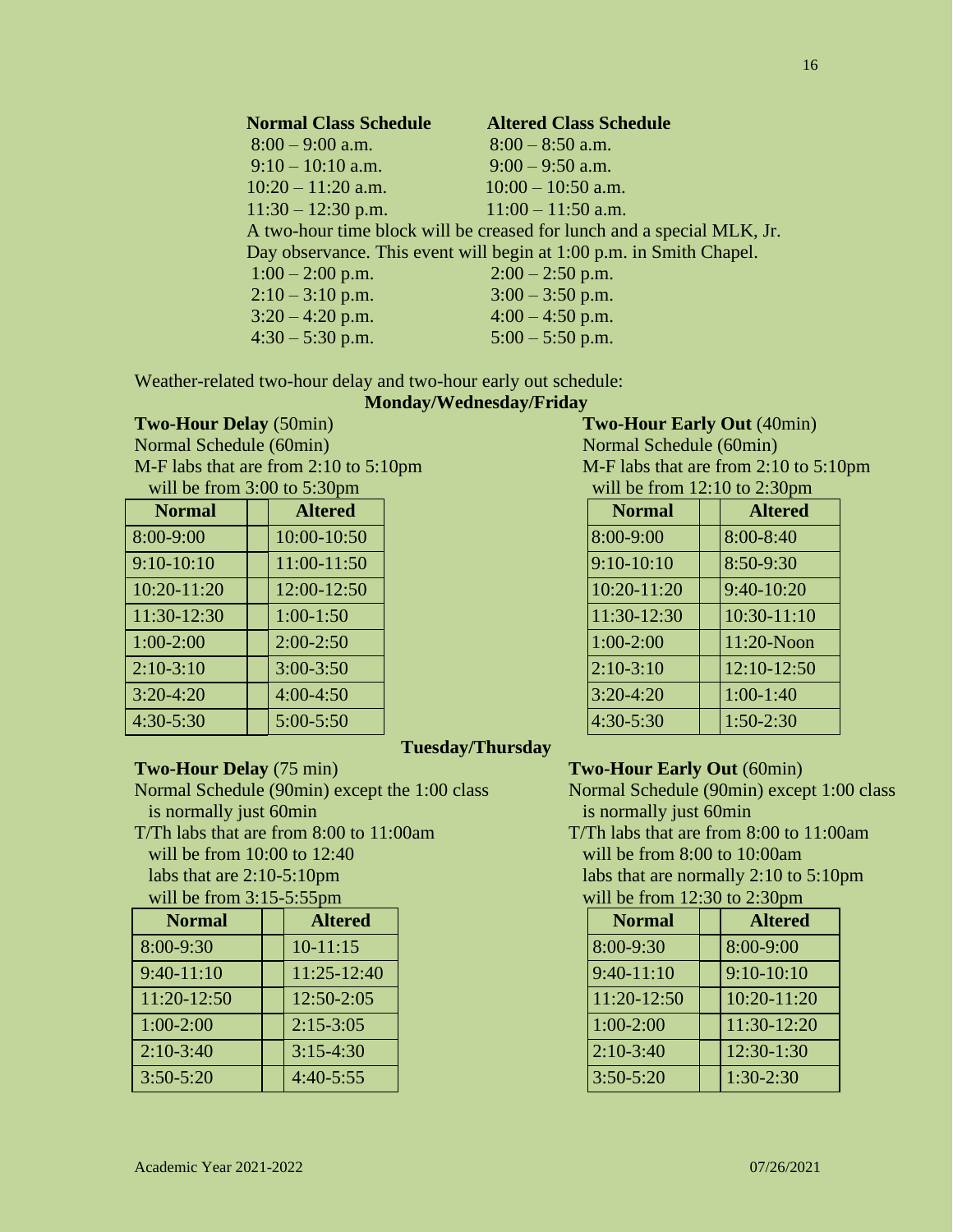### **SECTION 4: ACADEMIC OPERATION ISSUES**

# **4.1.0 Institutional Review Board—Academic Dean** *(revised 12/14/2007)* Download an **[Application](https://simpson.edu/internal/faculty-resources-home-page/governance/committees-and-members/institutional-review-board-0)** for Approval of Research Involving Human Participants

The Simpson College Institutional Review Board (IRB) was established in September 2002. The board's mission is to ensure that research involving human participants at Simpson College is conducted in an ethical manner that minimizes risks to participants. Simpson College requires research projects covered by this policy to be approved by the IRB before the research begins. Projects are approved for a period of up to one year. Annual reports are required for projects lasting longer than one year. The IRB is expected to act on proposals in a timely manner. If concerns are raised during a review, the IRB will provide guidance to the investigator so the proposal can be revised and approved.

The following research activities require IRB approval:

- 1) Research utilizing human participants and conducted with the intent or expectation of presenting or publishing the results.
- 2) Research utilizing human participants that is conducted by undergraduate or graduate students.
- 3) Data collected outside of the classroom.

Not all research is covered by the IRB policy. The following research activities do not require IRB approval:

- 1) Research that does not utilize human participants.
- 2) Research a Simpson College instructor might conduct within his or her own classes to evaluate the effectiveness of various learning tools or methods of instruction.
- 3) Research conducted as an educational activity during a regularly scheduled class and directly supervised by a Simpson College instructor.
- 4) Journalistic reporting.

The board utilizes a review plan that is consistent with federal guidelines for research involving human participants, Title 45, Code of Federal Regulations, Part 46. These guidelines permit the initial screening and classification proposals into two categories based on the level of risk to the potential participants.

Category 1: Studies in Category 1 are judged to provide no more than a minimal risk to the participants and are referred for an expedited review. The proposed study will be reviewed by a designated board member and returned to the board chair with a recommendation. If the evaluator recommends approval, the chair will send an approval letter to the investigator. In the unlikely event the evaluator does not recommend approval, the proposal will be submitted for a full review. Estimated turnaround time 1 week.

Category 2: Studies in Category 2 are judged to be of more than minimal risk to participants or involve special populations such as minors. Copies of the proposal will be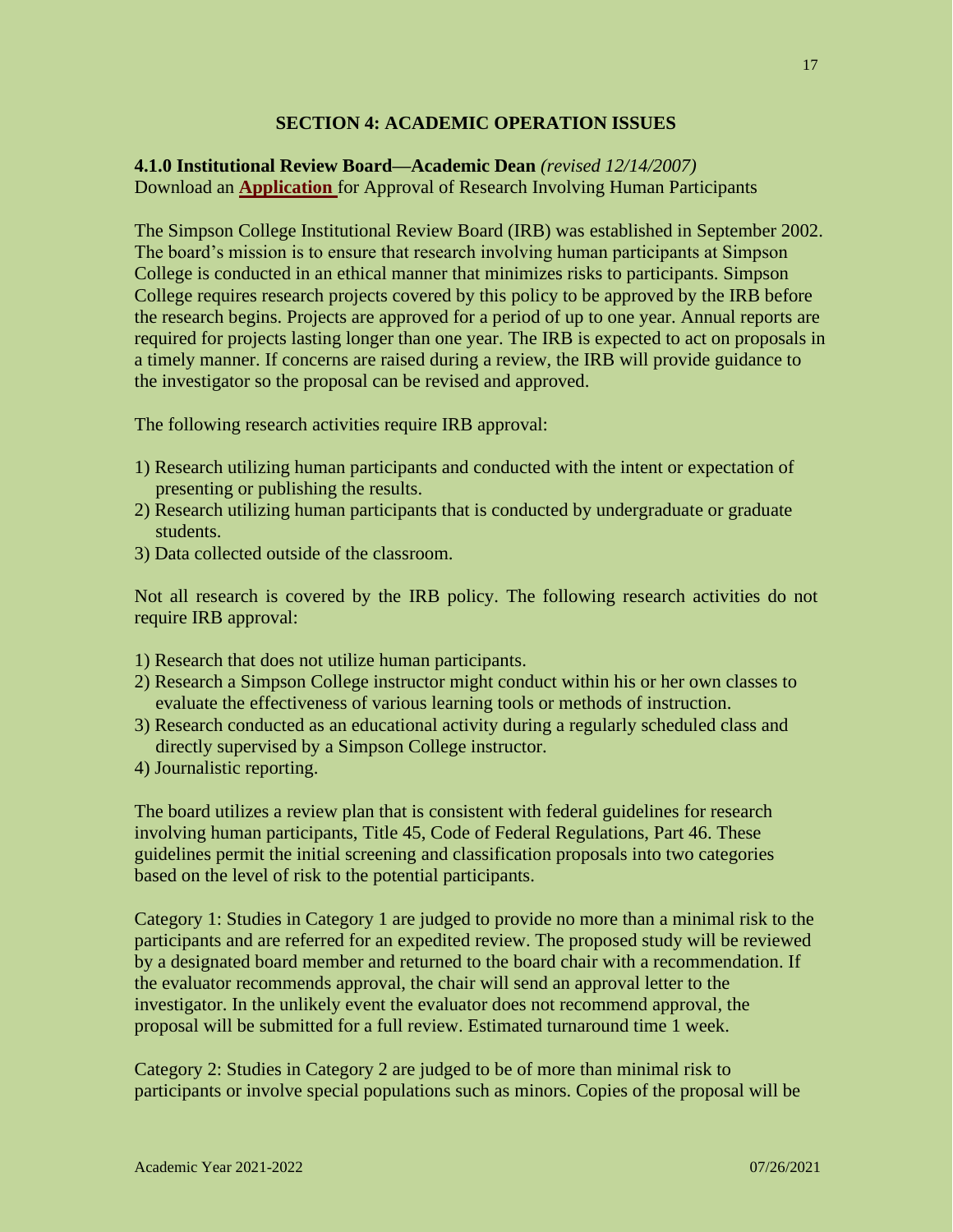distributed to all board members and the proposal will be discussed at a meeting of the full board. Investigators will be invited to attend the meeting to answer questions about their study. Following the meeting, the board chair will inform the investigator in writing of the board's decision. Estimated turnaround time is two weeks.

# **4.2.0 Petitions—Academic Dean**

In limited cases, students may be able to petition out of various academic requirements. Students seeking to file such petitions should contact the College Registrar for more information.

### **4.3.0 Withdrawal from College—Academic Dean**

Students who wish to withdraw from the college, either during or at the end of any semester or term, should be referred to the office of the dean of students to initiate the process. Students are also urged to keep their records with the college active by filing a withdrawal in the registrar's office. When the withdrawal process has been completed, the registrar notifies the student's instructors, academic counselor, and appropriate administrative offices.

Students withdrawing from college prior to the completion of any final examinations receive the designation of "W" for each course in which they were enrolled. The "W" carries no credit or quality points.

### **4.4.0 Epsilon Sigma**

Epsilon Sigma is the honorary scholastic fraternity at Simpson. Ten percent of the graduating class is elected each year. Incomplete grades may lower grade point averages that would otherwise make students eligible for election.

### **4.5.0 Catalog—Academic Dean**

The official catalog of the college provides a general overview of college policy, although student handbooks, faculty actions, and administrative decisions supplement this from time to time. Academic policies can be found in the official catalog of the college, the Simpson College Faculty Handbook, Part IV and in other documents approved by the faculty. Students and faculty seeking assistance with college academic policy, should contact the College Registrar.

### **4.6.0 Commencement—Academic Dean**

Commencement is a ceremonial event celebrating the conclusion of a course of study. Graduating seniors at Simpson College are expected to be present for commencement exercises. All full-time faculty members are likewise expected to attend the May commencement. Faculty members who will not attend are expected to contact the academic dean's office. Faculty attendance at the December commencement is optional. College policy determines the requirements for students who will be permitted to participate in commencement. Although a student may participate in commencement, students will not graduate or receive their degree from the College until they have completed all appropriate requirements and the student's official college transcript reflects such completion.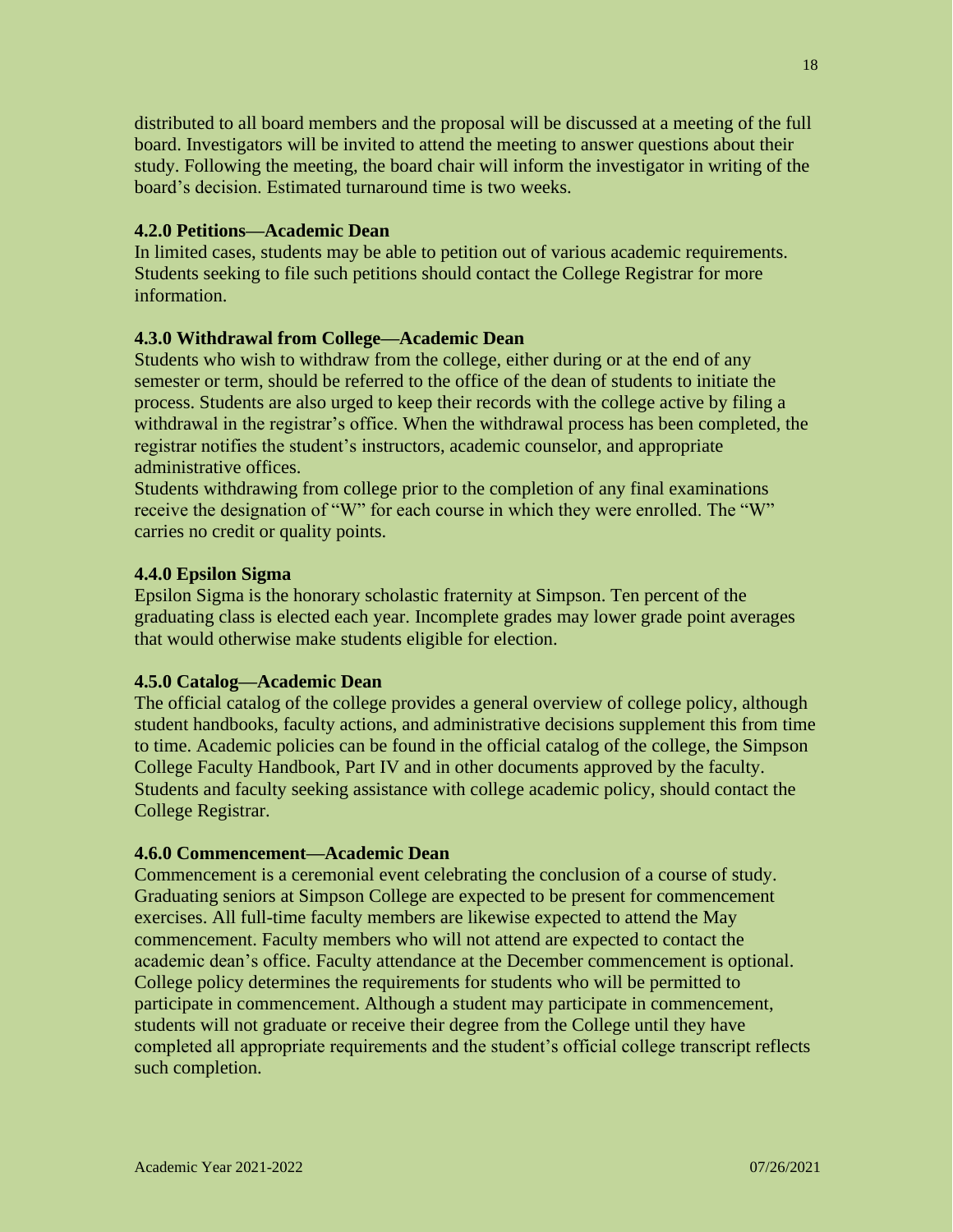# **4.6.1 Academic Attire at Commencement** *(added 03/07/2016)*

Academic attire worn by students and others during commencement at Simpson College is determined by general academic practice and the traditions of the college. Participants in the college's commencement ceremony will be expected to abide by the college's traditions in regard to appropriate academic attire.

Graduating B.A. and B.M. students will wear the traditional black bachelor's gown and black mortar board with gold and red tassel. Masters students will wear the traditional black master's gown, black masters hood with college colors and mortarboard.

Accessories associated with all college honor societies will be permitted. Honors students will wear an honors medallion provided by the college. Members of the three all college honor societies (Omicron Delta Kappa, Epsilon Sigma and Alpha Sigma Lambda) will wear honor cords or pins. Military veterans will be permitted to wear a college provided Simpson Veteran pin.

### **4.7.0 Opening Convocation and Honors Convocation—Academic Dean**

Fall Opening Convocation is held at the beginning of the fall semester. Honors Convocation is held at the end of spring semester. All faculty members are expected to attend and process in academic regalia. Faculty members who will not attend are expected to contact the academic dean's office.

**4.8.0 Enrollment, Attendance, and Participation—Academic Dean** *(revised 03/06/2012)* A student must be officially enrolled at the college to register for classes and participate in college activities.

A student enrolled at the college with outstanding payments due the college will be prohibited from registering for classes. A student with outstanding payments due the college may seek a waiver for the purpose of conditional registration by contacting the Business Office. Student waiver requests will be reviewed by a committee comprised of a representative from the Business Office, Financial Aid Office, and Student Development Office.

A student will not be allowed to attend class and participate in other class activities past the Drop/Add period unless the student is officially registered in the course.

A student not attending at least one meeting for a class in which she or he is registered by the end of the Drop/Add period, will be dropped from the class roster by the College Registrar.

Based on the recommendation of the instructor, the Academic Actions Committee may withdraw a student from courses and the rolls of the college for cause, which includes but is not limited to, excessive absences impacting the academic progress of the student. If this action occurs after the last date to ADD/DROP courses but prior to the last date of withdrawal according to the college calendar, a grade of "W" is recorded. If this action occurs after the last date of withdrawal, the instructor(s) will assign the appropriate grade.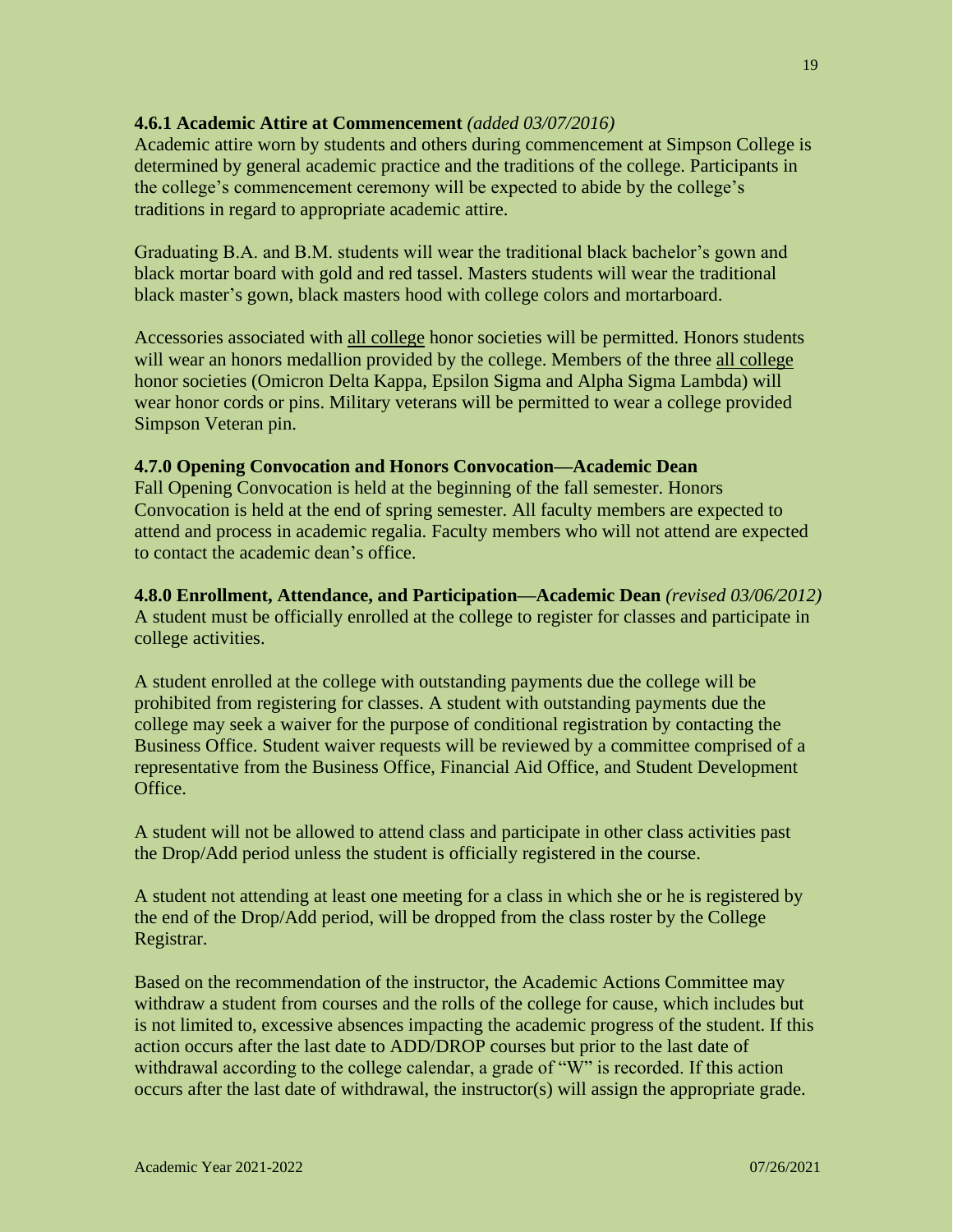In cases of extended illness or other emergency situations, the Academic Actions Committee may approve a grade entry of "W" on the transcript. The student will be notified by the registrar of the college of the action taken by the college. If a student wishes to appeal this decision, he or she may request a hearing before the Academic Appeals Committee. The student shall present to the registrar of the college within three days following the notification of the decision a written appeal stating clearly what is being appealed and the rationale.

Individuals must be enrolled at the college and be registered and regularly attend class to live in college housing and participate in the dining service board plan. Individuals who are not officially registered and attending class after the Drop/Add period will be required to vacate college housing.

# **4.9.0 Start and End of Term Policy** *(added 11/11/2013)*

Due to federal regulations, all course activity performed by a student must fall within the academic term in which the student is registered. The start and end date of academic terms are established by the institution.

Faculty should not enter into an arrangement with a student whereby the student performs work in one semester and receives credit for the work in a subsequent semester. All work performed by a student that is entered to the calculation of a final grade for a course must be performed during the semester for which the grade is entered. Students may be asked to do preparation, previous to the start of the semester (read texts, journal articles, attend training, etc.), but the preparatory work should not be entered into the grade for the course.

For example, a student is not allowed to complete an internship during the summer without officially enrolling during the summer. The student may not enroll in the spring or fall semester for an internship completed during the summer. However, a student may be asked to read a book over the summer and be prepared to discuss the book during a course or internship upon starting school in the fall.

# **4.10.0 Use of Student Assistants** *(added 01/28/2015)*

From time to time, advanced undergraduate students at Simpson College assist faculty members in the performance of their duties. Appropriate activities for such students include:

- Assisting with class preparation
- Helping with lab supervision
- Presenting class material with the faculty member present
- Tutoring
- Leading discussions
- Proctoring exams
- Creating quizzes
- Conducting rehearsal in the temporary absence of the supervising instructor
- Facilitating class discussion, showing movies, providing reviews, etc. in the temporary absence of the supervising instructor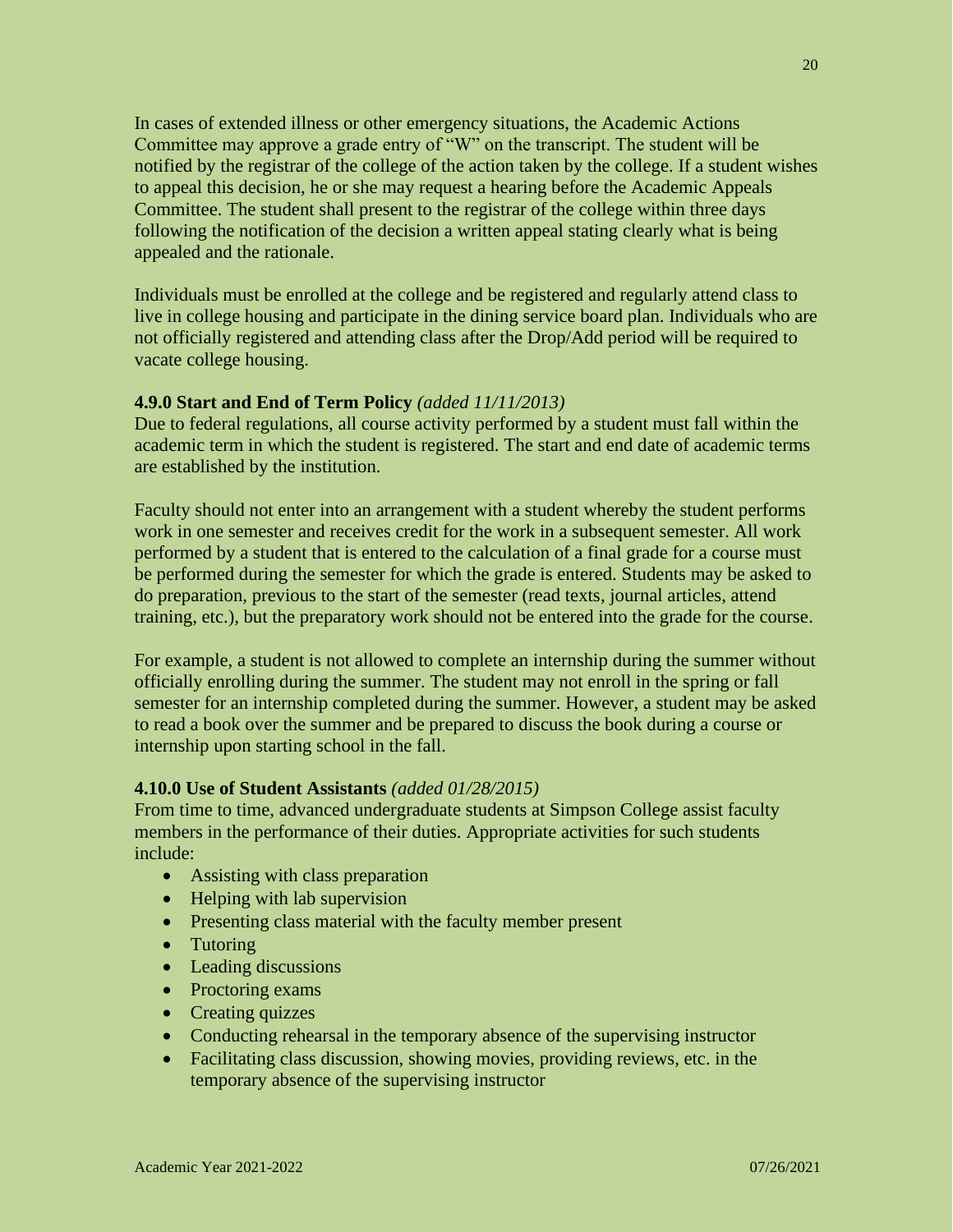The supervising faculty member is responsible for making sure students assisting with class and other activity are appropriately trained.

Having students grade the work of other students should only be done under careful supervision by the faculty member and limited to instances where the instructor has provided a key or template. The supervising faculty member is ultimately responsible for all graded work.

Students who have access to the work of other students must be instructed in the confidentiality of such work and sign a confidentiality statement. Examples of such statements are available on the Resources for Department Chairs web page at: <https://simpson.edu/internal/faculty-resources-home-page/governance/resources-chairs>

Faculty members who use advanced students in their courses are encouraged to provide rationale and expectations of conduct for student assistants in the syllabi they provide to students.

### **4.11.0 Academic Actions Committee** *(revised 01/27/2017)*

The Academic Actions Committee serves to advise the Senior VP & Academic Dean in matters of probation, suspension, dismissal, and other academic matters as requested. The composition of the Academic Actions Committee is at the discretion of the Senior VP & Academic Dean, but normally includes the:

College Registrar (who serves as committee secretary) Associate Dean for Academic Affairs Director of The Center for Academic Resources Dean of Students Director of Student Support Services One faculty member from the Academic Appeals Committee

- 4.11.1 Classification of Credits and Determination of Grade Point Average (GPA)
- 4.11.2 Earned Credits (those credits that result from the successful completion of credit bearing activity listed on the student's transcript) will be used to determine the classification (freshman, sophomores, juniors, and seniors) of students. Earned credits do not result from work graded F or in the case of a W.
- 4.11.3 Completed Credits (those credits that result in a grade being posted to the student's transcript) will be used to determine a student's GPA. Grades A-F, I, are included in the computation of GPA.
- 4.11.4 Attempted Credits is the sum of all credits a student has enrolled in during a given period of time. It includes earned credits, completed credits, and credits for which the student has received NP, P, and W.

**4.12.0 Class Attendance and Off-Campus Activities—Academic Dean** (the policy is listed in Part II, 2.3) *(added 03/28/2019)*

1. This policy applies to any class in any location in any format. We have students who participate in college-sponsored activities that take courses on the West Des Moines campus, online, and during full semesters and terms.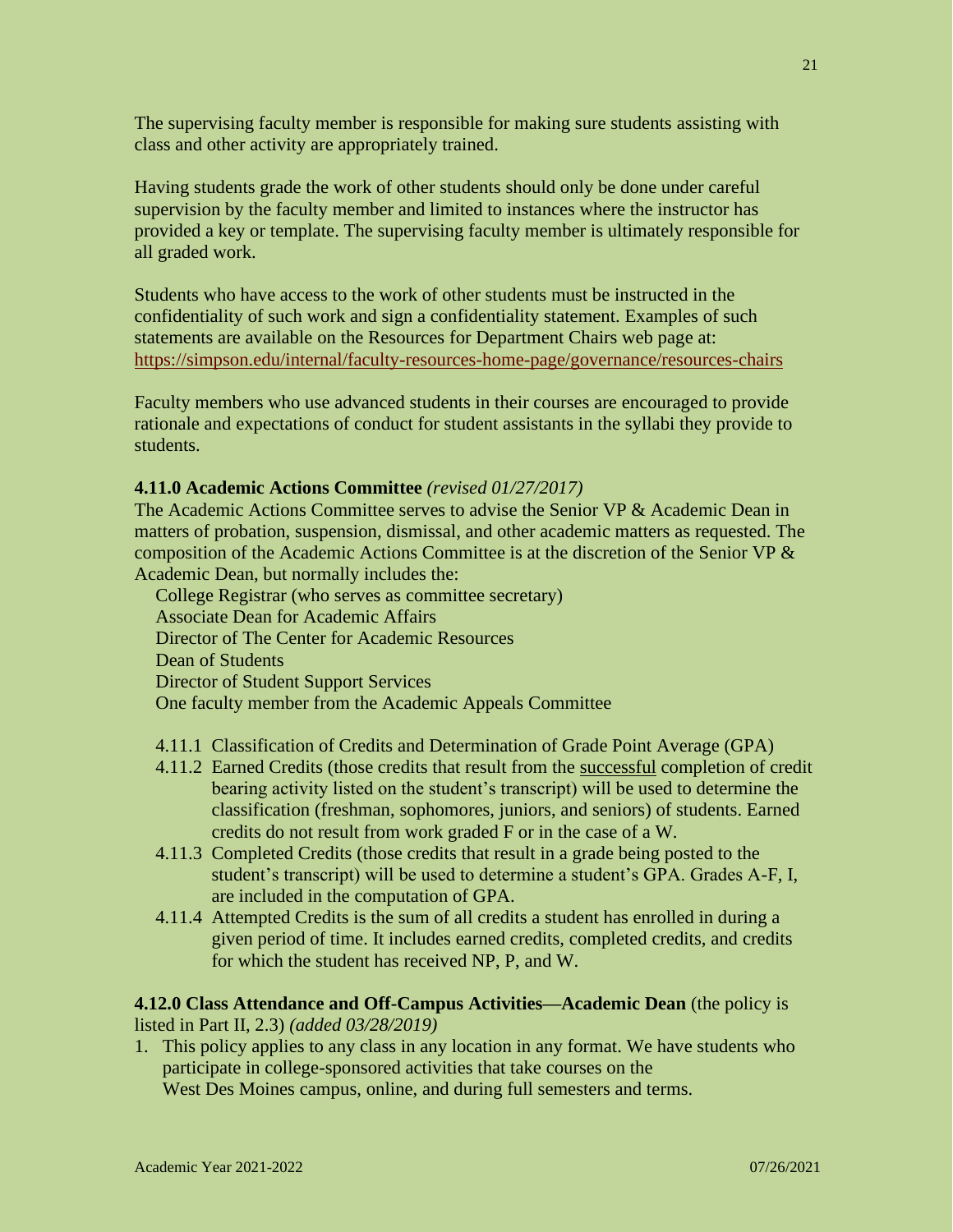- 2. This policy applies to all faculty. If your department asks adjuncts to teach courses, please be sure that they are aware of the policy.
- 3. Requiring attendance outside of class hours that conflict with college sponsored events, with no alternative, and enforcing a penalty, is not in accordance with our policy.

Here are a few ways that you may consider handling absences when an absence is necessary:

- 1. Students could complete work prior to, or shortly after, their absence.
- 2. If they are missing a discussion, students could answer the questions individually, and get notes from a classmate.
- 3. Students could review videos and presentations (PowerPoints, Prezis, etc.) on their own.
- 4. If a student will miss a guest speaker (or you are requiring attendance at a forum) you could ask to video record the speaker, or a student could read an article by the speaker or on the topic.
- 5. If the student will miss a test in class, an alternate testing time could be arranged for testing. Some professors are requiring students to take exams in the evening with no alternate testing time. This **is not** in line with our policy.

Our student-athletes, and their coaches, take education seriously. We have more athletes on the conference academic team than any other college. Our athletes regularly receive national academic recognition. Coaches use our strong academic programs as a recruiting tool and work diligently to make sure that athletes are in our classes as much as possible. Some practices are happening at 5:00 a.m. or 9:00 p.m. and other coaches are running multiple practices with parts of their team.

Thank you for supporting our students' learning outside the classroom. If you have questions, please feel free to contact the Sr. VP & Academic Dean or the faculty athletic representative.

# **SECTION 5: STUDENT EVALUATIONS OF TEACHING** *(added 05/04/2016)*

### **5.1.0 Student Evaluations of Teaching**

Student evaluations of teaching are conducted regularly for all faculty teaching at Simpson College.

### **5.1.1 Access to Student Evaluations of Teaching**

### **5.1.2 Full-Time Faculty**

Completed evaluations for full-time faculty are kept in the academic dean's office. Access to the student evaluations of fulltime faculty is limited to:

- the individual faculty member
- members of the Faculty Personnel Committee
- the Senior VP & Academic Dean and the dean's administrative assistant
- the president of the college
- the faculty member's department chair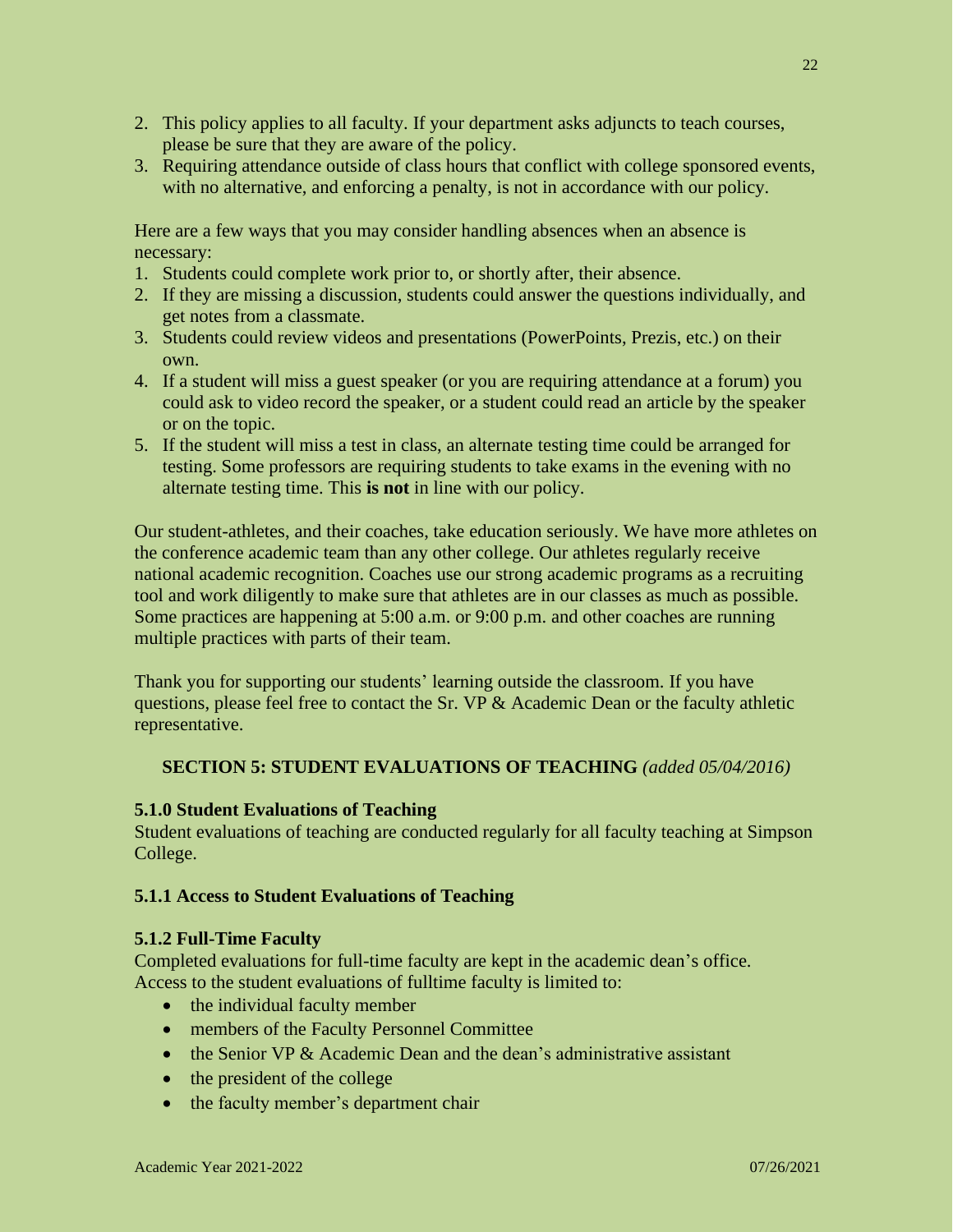- the faculty member's division head
- members of any committee formed for the purpose of faculty evaluation, tenure, and promotion

# **5.1.3 Adjunct Faculty** *(revised 09/10/2020)*

Completed evaluations for adjunct faculty are kept in the office of the dean for C&G and online learning.

Access to the student evaluations of adjunct faculty is limited to:

- the individual faculty member
- the academic dean and the dean's administrative assistant
- the dean for C&G and on-line learning and his/her assistant
- the president of the college
- the faculty member's department chair
- the faculty member's division head

Student evaluations of teaching are the property of the college.

# **SECTION 6: OTHER POLICIES**

**6.1.0 Administrative Policies Page—**[https://simpson.edu/internal/faculty-resources](https://simpson.edu/internal/faculty-resources-home-page/governance/policies)[home-page/governance/policies](https://simpson.edu/internal/faculty-resources-home-page/governance/policies) *(link added 02/22/2012)*

### **6.2.0 Simpson College Policy on the Awarding of Honorary Degrees:** *(added 05/16/2014 board meeting)*

It is the policy of Simpson College to award honorary degrees (B.A., M.A., and Ph.D.) to individuals of significant merit, achievement, and association with the College. Only the Board of Trustees of the College is authorized to award honorary degrees. They do so under the power outlined in Article I, Section 4 of the Simpson College Bylaws.

# **6.2.1 Criteria**

- A. An honorary degree may be awarded to a person who satisfies the following criteria:
	- Eminence, in the course of a career, in some field of scholarship, in public service, or in an artistic, literary, governmental, religious, financial endeavor; and
	- An appropriate and significant relationship with the College and/or the mission of the college.

# **6.2.2 Procedures**

- A. Nominations for honorary degree may be made by faculty, the administration, or the students of the College.
- B. Nominations and rationale describing how the person meets the criteria for honorary degree and the type of degree (B.A., M.A., Ph.D.) to be awarded will normally be sent to the president of the College.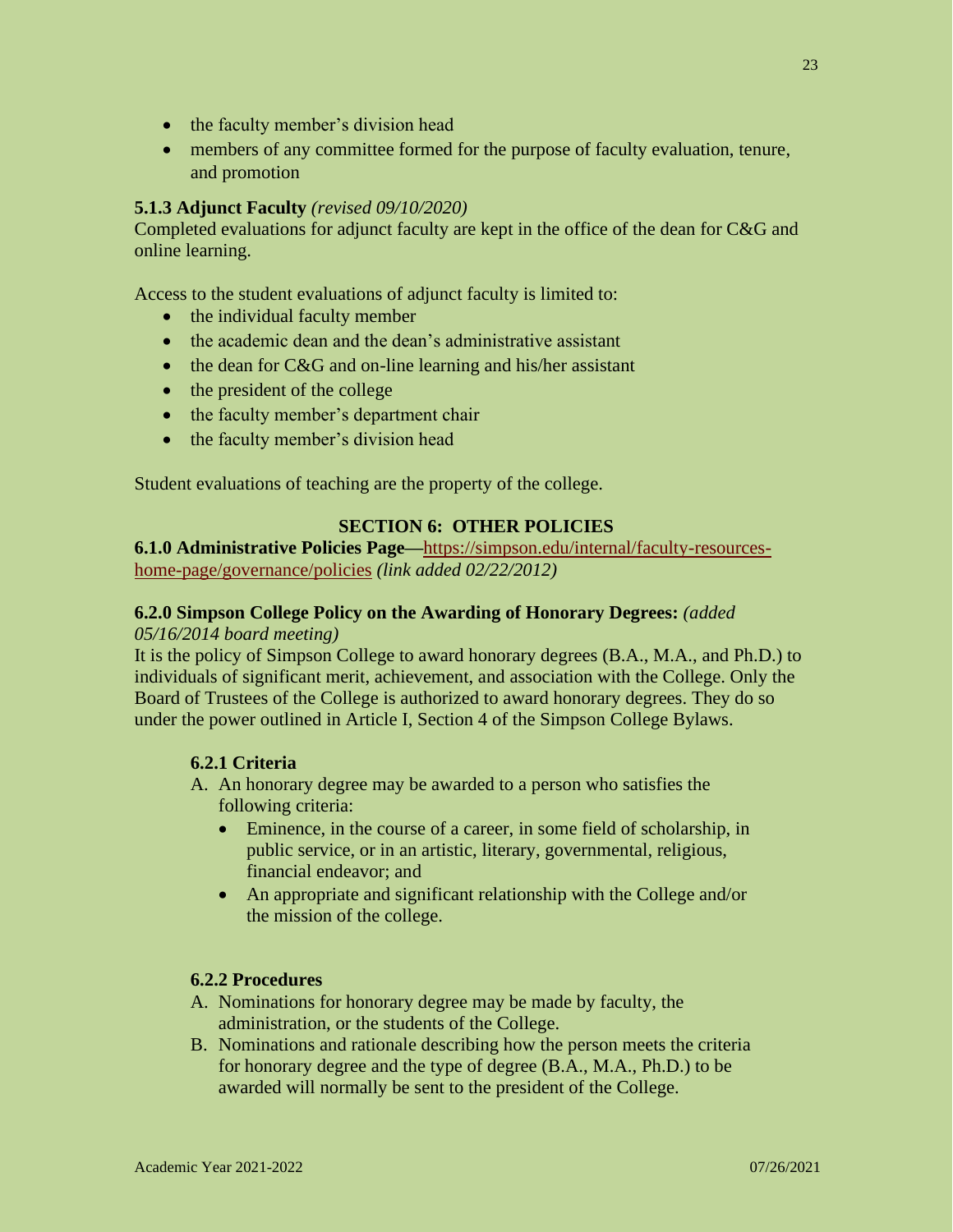- C. If the president agrees that the degree should be awarded, she or he will send the nomination to the Faculty Personnel Committee (or other committee as designated by the faculty) with a letter of support and rationale.
- D. The Faculty Personnel Committee will review the president's request and forward it on to the full faculty with the committee's recommendation. The recommendation shall be positive or negative.
- E. The faculty will vote at its next regularly scheduled meeting, at a meeting specially called for the purpose of voting on the recommendation, or in some other manner to be determined by the Faculty Personnel Committee.
- F. The president will convey the vote of the faculty to the Board of Trustees of the College.
- G. The Board of Trustees will make the final decision at a regularly scheduled meeting, at a meeting specially called for the purpose of voting on the recommendation, or in some other manner to be determined by the Board of Trustees.

### **6.2.3 Expiration of the Board's Approval**

Once approved by the Board of Trustees, the honorary degree must be awarded to the recipient within two years of its original approval. Should this time lapse, the Board of Trustees must reapprove awarding the degree.

### **6.2.4 Prohibition on Fees and Honoraria**

Except under unusual circumstances determined by the Board of Trustees, an honorary degree recipient will not receive a fee or honorarium associated with receiving a degree. An honorary degree recipient may receive an honorarium or speaking fee for a speech or presentation at the event when the honorary degree is awarded.

### **6.2.5 Presentation of Honorary Degrees**

Except in unusual circumstances determined by the Board of Trustees, recipients of honorary degrees must be present on one of the College's campuses to receive a degree.

\*Parts of this document have been adapted from the policy of Georgetown University. See: **<https://governance.georgetown.edu/honorary-degrees>**

### **6.2.6 Potential Honorary Degrees** (not inclusive) – Academic Dean (added *09/18/2015)*

- D.F.A. Doctor of Fine Arts (also A.F.D.)
- Arts.D. Doctor of Arts
- D.C.L. Doctor of Civil Law
- D.D. Doctor of Divinity
- D.Lit. Doctor of Literature (also L.H.D.)
- D.Sc. Doctor of Science (also Sc.D.)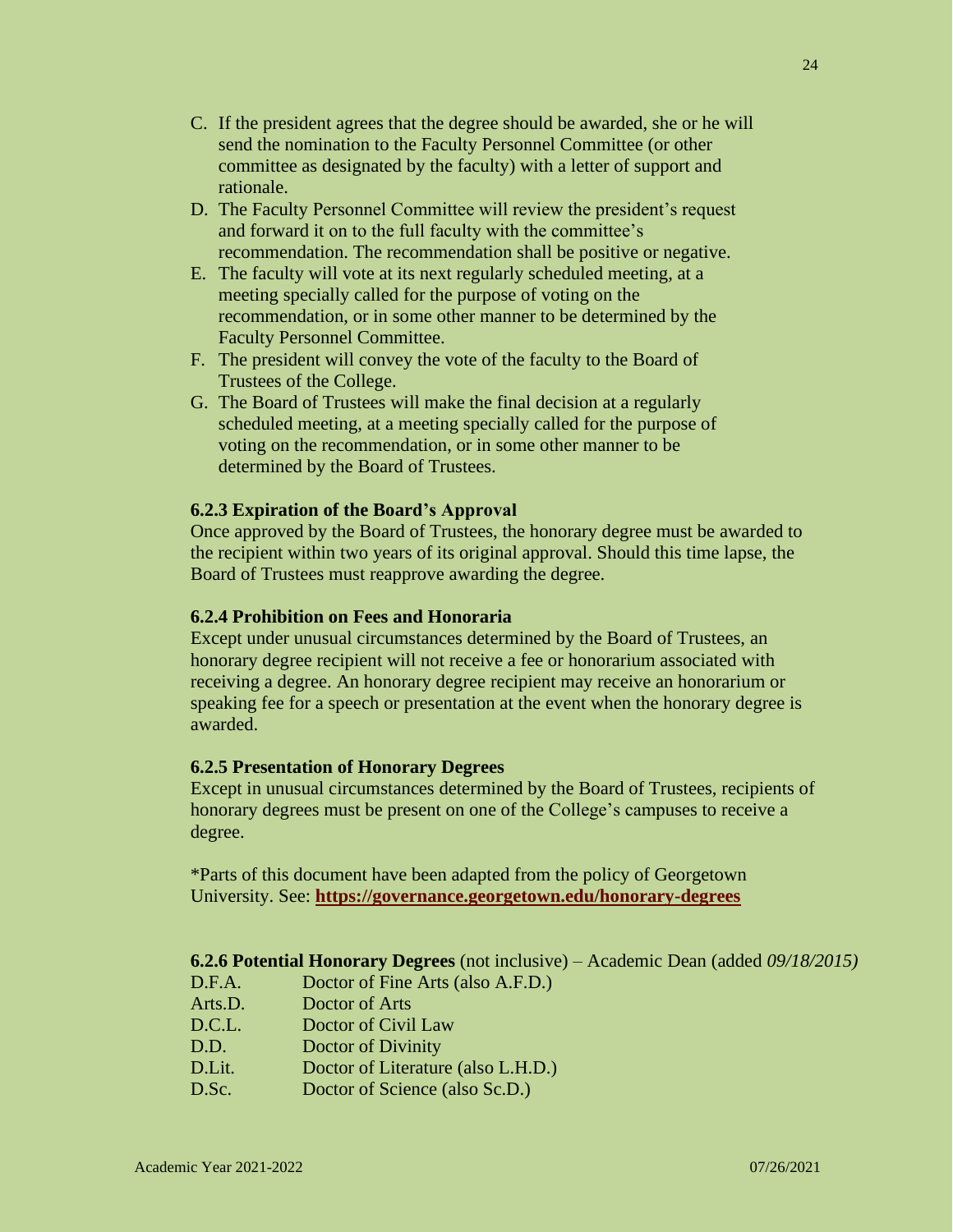| J.S.D.  | Doctor of Juristic Science             |
|---------|----------------------------------------|
| J.U.D.  | Doctor of Canon and Civil Laws         |
| L.H.D.  | <b>Doctor of Humanities</b>            |
| H.H.D.  | Doctor of Humane Letters (also L.H.D.) |
| Litt.D. | Doctor of Letters                      |
| LL.D.   | Doctor of Laws                         |
| Mus.D.  | Doctor of Music                        |
| Ph.D.   | Doctor of Pedagogy                     |
| D.C.S.  | <b>Doctor of Commercial Science</b>    |
| Ed.D.   | Doctor of Education                    |
|         |                                        |

### **6.3.0 Policies for External Grants** *(added 03/08/2016)*

### **6.3.1 Before You Apply for a Grant**

- Contact the college's director of foundation and government support (DFGS) in the office of college advancement to request assistance and/or to notify the DFGS of your interest in applying for a grant.
- Schedule a face-to-face meeting with the DFGS within one week to:
	- complete the proposal prior to the deadline
- Complete a grant agreement form and work with the DFGS to obtain approval to move forward.
- **The advancement office AND Senior VP & Academic Dean/President must approve the grant project prior to submission.**

### **6.3.2 While You are Composing a Grant**

- Collaborate and stay in regular contact with the DFGS to complete all components of the grant.
- Work with the DFGS to keep key Simpson stakeholders informed of plans, gather input on the narrative, and obtain approval on the project and proposed budget.
- The target for all grant proposals is to submit them three days prior to the due date, preventing last-minute or unexpected challenges or technical difficulties.

# **6.3.3 After You Receive Notification of a Successful Grant Award**

- Inform the DFGS, academic division head, and college controller immediately when notified about a successful grant award.
- Schedule a meeting with the DFGS, academic division head, and college controller within one week of award notification to:
	- Discuss the official grant agreement/grant contract
	- Set up accounts for the fund
	- Review the schedule for all required reporting (progress reports, financial reports, etc.) and determine who will be responsible for collecting information and completing the reports
	- Determine action steps to adhere to grant guidelines and expectations
	- Establish the process to have grant-related expenses approved by the academic division head